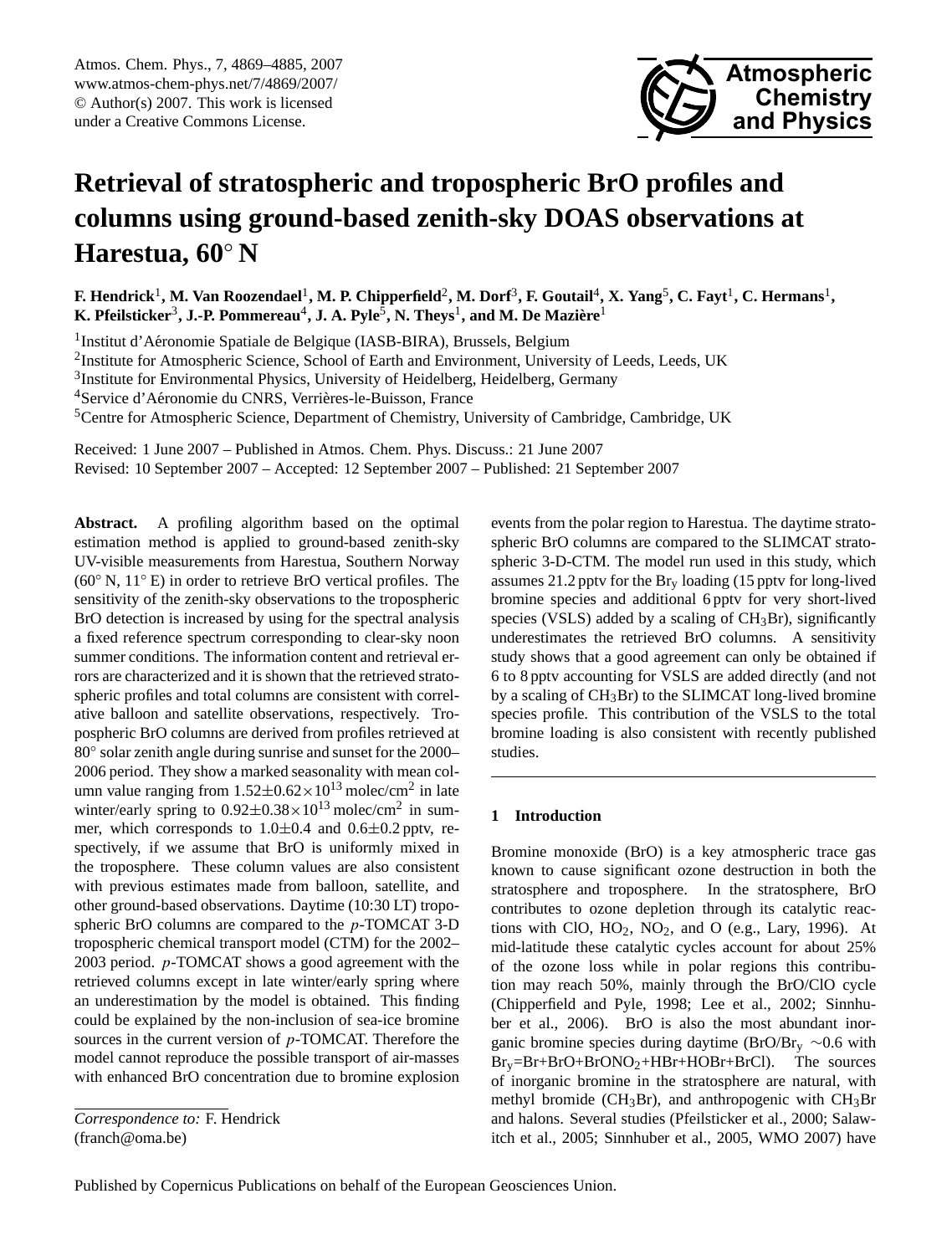suggested that the transport of very short-lived organic compounds like CHBr<sub>3</sub>, CH<sub>2</sub>BrCl, CHBrCl<sub>2</sub> or CH<sub>2</sub>BrCH<sub>2</sub>Br to the stratosphere would have a significant contribution (4 to 8 pptv) to the total stratospheric bromine loading. This could at least partly explain inconsistencies obtained between stratospheric Br<sup>y</sup> inferred from BrO observations (between  $18\pm3$  and  $21.5\pm3$  parts per trillion by volume, pptv (e.g., Schofield et al., 2006; Dorf et al., 2006, and references therein) and the delivery of bromine to the stratosphere by the long-lived species CH3Br and halons estimated to about 15 pptv (WMO, 2003).

In the troposphere, BrO also directly affects ozone by destroying it or by reducing its production (e.g., von Glasow et al., 2004). Large BrO enhancements associated with low ozone levels have been found in spring in the polar boundary layer by satellite and ground-based DOAS observations (e.g., Kreher et al., 1997; Wagner et al., 2001; Frieß et al., 2004). Frost flowers, which are highly saline crystals appearing on top of the sea ice surface, are believed to play a major role in the production of the reactive bromine at the origin of these so-called "bromine explosion events". High BrO mixing ratios associated with low ozone levels have been also detected in the marine boundary layer (Leser et al., 2003), over salt lakes (Hebestreit et al., 1999), and in volcanic plumes (Bobrowski et al., 2003). In the free troposphere, several satellite (e.g., Richter et al., 2002; Van Roozendael et al., 2002), balloon (Harder et al., 2000; Fitzenberger et al., 2000), and ground-based DOAS observations (e.g., Van Roozendael et al., 2002; Schofield et al., 2004 and 2006; Theys et al., 2007), have shown evidences for the presence of a global background of tropospheric BrO. However, there are still speculations about the BrO volume mixing ratio corresponding to this background: according the different observations, the tropospheric BrO vertical column amount can range from 0.3 to  $3.7 \times 10^{13}$  molec/cm<sup>2</sup>, corresponding to 0.2–2.3 pptv if we assume that BrO is uniformely mixed in the troposphere.

The ground-based DOAS (Differential Optical Absorption Spectroscopy) technique (Platt, 1994) has been extensively used to study and monitor ozone depletion in the stratosphere and more recently in the troposphere (see Hönninger et al. (2004) for a comprehensive description of the different applications of the DOAS technique). A significant part of this monitoring effort has been carried out through the UV-vis network of the NDACC (Network of the Detection of Atmospheric Composition Change, formerly NDSC). The NDACC/UV-vis network consists in more than 35 spectrometers operating from pole to pole and providing time-series of total vertical columns of  $O_3$ ,  $NO_2$ , and, in a near future, of BrO (further information at [http://www.ndsc.](http://www.ndsc.ncep.noaa.gov/) [ncep.noaa.gov/\)](http://www.ndsc.ncep.noaa.gov/). Since the early 1970s, several studies have shown the ability to retrieve information on the vertical distribution of trace gas species like  $NO<sub>2</sub>$  and  $O<sub>3</sub>$  from groundbased zenith-sky DOAS observations (Brewer et al., 1973; Noxon, 1975; McKenzie et al., 1991; Preston et al., 1997; Hendrick et al., 2004, and Denis et al., 2005). In most of the aforementioned studies, the retrieval algorithm was based on the Optimal Estimation Method (OEM), which is a widely used technique for solving atmospheric remote sensing inverse problems (Rodgers, 2000). In Schofield et al. (2004 and 2006), the OEM has been also applied to combined ground-based zenith-sky and direct sun observations in order to retrieve tropospheric and stratospheric BrO columns at Lauder (45◦ S) and Arrival Height (78◦ S). The sensitivity to the stratosphere was provided by the zenith-sky geometry, while the direct sun geometry ensured adequate sensitivity to the troposphere. Very recently in a theoretical study, Frieß et al. (2006) used the OEM to derive vertically-resolved information on atmospheric aerosols from Multi-AXis (MAX) DOAS measurements of the oxygen collision complex  $(O_4)$ .

Here we report on the retrieval of the vertical distribution of BrO in the atmosphere using ground-based zenith-sky DOAS observations performed during the 2000–2006 period at the NDACC station of Harestua, Southern Norway (60◦ N, 11<sup>°</sup> E). The paper is divided into 6 parts. In the first part, the ground-based UV-visible observations and DOAS settings are described. Since the sensitivity of the zenith-sky measurements to the troposphere relies on the choice of an appropriate reference spectrum for the DOAS analysis, this point is extensively discussed. The second part is dedicated to the description of the profiling algorithm based on the OEM. In the third part, the BrO retrievals are characterized regarding the information content, error budget, and retrieval fit results. The consistency between BrO retrievals and correlative satellite and balloon data is verified in the fourth part. In the fifth part, tropospheric and stratospheric BrO columns are derived from the retrieved profiles. The consistency of the tropospheric columns with previously published estimates is also discussed. Finally, in the sixth part, the tropospheric and stratospheric columns are compared to model calculations.

## **2 Ground-based DOAS observations**

Ground-based zenith-sky UV-visible observations have been continuously performed by IASB-BIRA at the NDACC station of Harestua since 1998. The instrument consists of two zenith-sky looking grating spectrometers using cooled photodiode-array detectors and recording radiances in the UV and visible regions (Van Roozendael et al., 1998). Spectral range and resolution of the UV spectrometer used for BrO measurements are 330–390 nm and 0.6 nm FWHM, respectively. Measured zenith radiance spectra are analyzed using the DOAS technique (Platt, 1994). BrO differential slant column densities (DSCDs), which are the direct product of the DOAS analysis, are retrieved in the 345–359 nm wavelength range, taking into account the spectral signature of NO2, O3, O4, OClO, and the Ring effect. The BrO crosssections are from Wilmouth et al. (1999). A typical example of a BrO DOAS fit is presented in Fig. 1. More details on the DOAS settings can be found in Aliwell et al. (2002) and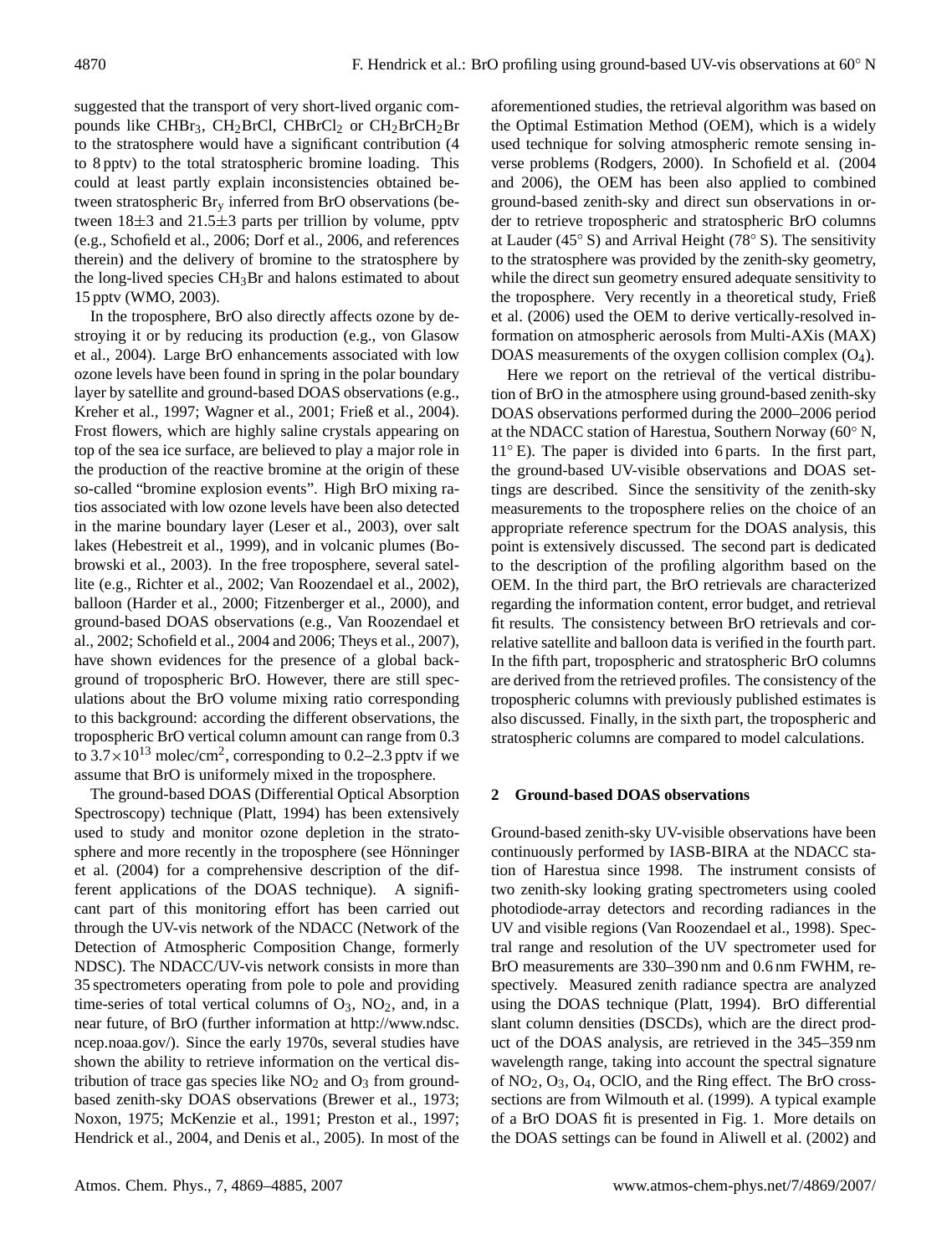Theys et al. (2007). It should also be noted that the instrument has been validated through several NDACC campaigns: Lauder 1992 (Hoffman et al., 1995), OHP 1996 (Roscoe et al., 1999; Aliwell et al., 2002), and Andøya 2003 (Vandaele et al., 2005).

In the present study, absolute BrO SCDs covering the 2000–2006 period are provided as input to the profiling algorithm. These are evaluated using a fixed noon summer spectrum as reference and the residual amount of BrO in the reference spectrum (RSCD) is calculated prior to the profiling step. This is in contrast to the  $NO<sub>2</sub>$  profile retrievals performed at Harestua (Hendrick et al., 2004) where zenith radiance spectra were analyzed with respect to daily reference spectra and the  $NO<sub>2</sub> RSCDs$  were directly fitted by the profiling algorithm. Here, a fixed reference spectrum is used for each year of measurement data. Clear-sky noon summer reference spectra are chosen in order to maximize the signal to noise ratio of the measurements and to minimize the residual absorption by BrO in both the troposphere and the stratosphere since the different light paths through the atmosphere and hence expected BrO absorption are smallest at noon. Therefore, the use of such fixed reference spectra significantly enhances the sensitivity of the measurements to the tropospheric BrO content (see also Sect. 4.1).

The BrO RSCDs corresponding to the selected reference spectra are estimated using a two-step method. The principle of this method is to use two different approaches to calculate the total BrO vertical column densities (VCDs): one approach which depends on the BrO photochemistry but not on the BrO RSCD (photochemically-modified Langleyplot analysis) and a second approach which depends on the BrO RSCD but not on the BrO photochemistry. Evidently, both approaches should give identical total BrO VCDs and this is used to constrain the BrO RSCD value. In the first step, the total BrO vertical columns (VCDs) are calculated at  $75^\circ$  solar zenith angle (SZA) for both sunrise and sunset for each day of the April–August period (where the SZA at local noon at Harestua is smaller than 50◦ SZA) using a modified Langley-plot analysis taking into account the diurnal variation of stratospheric BrO (see Eq. 1). 75◦ SZA is chosen to minimize the impact of a possible diurnal variation of tropospheric BrO on the Langley-plot analysis.

## $DSCD(\theta) = -RSCD+VCD_{total,75°SZA}AMF_{total,75°SZA}(\theta)$  (1)

where  $DSCD(\theta)$  is the differential SCD at the SZA of  $\theta$ , RSCD the residual amount in the reference spectrum,  $VCD_{total.75°SZA}$  the total BrO VCD at 75° SZA (slope of the Langley plot), and AMF<sub>total,75</sub>∘ $_{\text{SZA}}(\theta)$  is the total photochemical AMF at SZA of  $\theta$  and is given by the following expression:

AMF<sub>total</sub>, 75°SZA $(\theta)$ 

 $=f_{\text{tropo}}\text{AMF}_{\text{tropo}}(\theta) + (1 - f_{\text{tropo}})\text{AMF}_{\text{strato},75°\text{SZA}}(\theta)$  (2)

where  $f_{\text{tropo}}$  is the contribution of the troposphere to the total BrO column,  $AMF_{tropo}(\theta)$  the tropospheric AMF at the SZA

of  $\theta$ , and AMF<sub>strato,75°SZA</sub>( $\theta$ ) is the stratospheric AMF at the

**Fig. 1.** Example of a BrO DOAS fit at Harestua (1 June 2004, 86◦

SZA).

SZA of  $\theta$  photochemically modified with respect to 75 $\degree$  SZA  $(AMF<sub>strato</sub>,75°SZA(\theta) = SCD<sub>strato</sub>(\theta)/VCD<sub>strato</sub> (75°))$ . Using such photochemically modified AMFs allows to remove the change in the VCDs due to the photochemistry from the AMFs.

Both tropospheric and stratospheric AMFs are calculated using the radiative transfer model (RTM) UVspec/DISORT (see Sect. 3). In case of tropospheric AMFs, a constant BrO concentration of  $1 \times 10^7$  molec/cm<sup>3</sup> in the whole troposphere is used. Stratospheric photochemical AMFs are generated using BrO diurnal variation calculated by the stacked box photochemical model PSCBOX (see Sect. 3).

The contribution of the troposphere to the total BrO column appearing in Eq. (2),  $f_{tropo}$ , is adjusted in order to get photochemically-modified Langley plots independent of the considered SZA range. Five SZA ranges (50–75°, 50–77.5°, 50–80°, 50–82.5°, and 50–85°) and four tropospheric contributions relative to the total atmospheric BrO VCD (0, 20, 30, and 40%) are investigated. In Fig. 2, the ratio between the mean of BrO VCDs calculated for the 2000–2006 period in the different SZA ranges at sunset and the mean of BrO VCDs estimated in the 50–75◦ SZA range (taken as reference) is plotted as a function of the upper limit of the different SZA ranges. We see that the BrO VCD calculated for a SZA of 75◦ becomes almost independent of the SZA range selected for the Langley-plot analysis when the tropospheric contribution to the total column  $f_{tropo}$  reaches 30– 40% (impact of the SZA range smaller than 5%). Therefore we have chosen to fix  $f_{tropo}$  to 30% for the calculation of AMF<sub>total,75°SZA</sub> $(\theta)$ . Figure 3 shows an example of Langley plots obtained with  $f_{tropo}$  fixed to 0 and 30%. The marked curvature found when using a  $f_{tropo}$  value of 0% (blue curve)

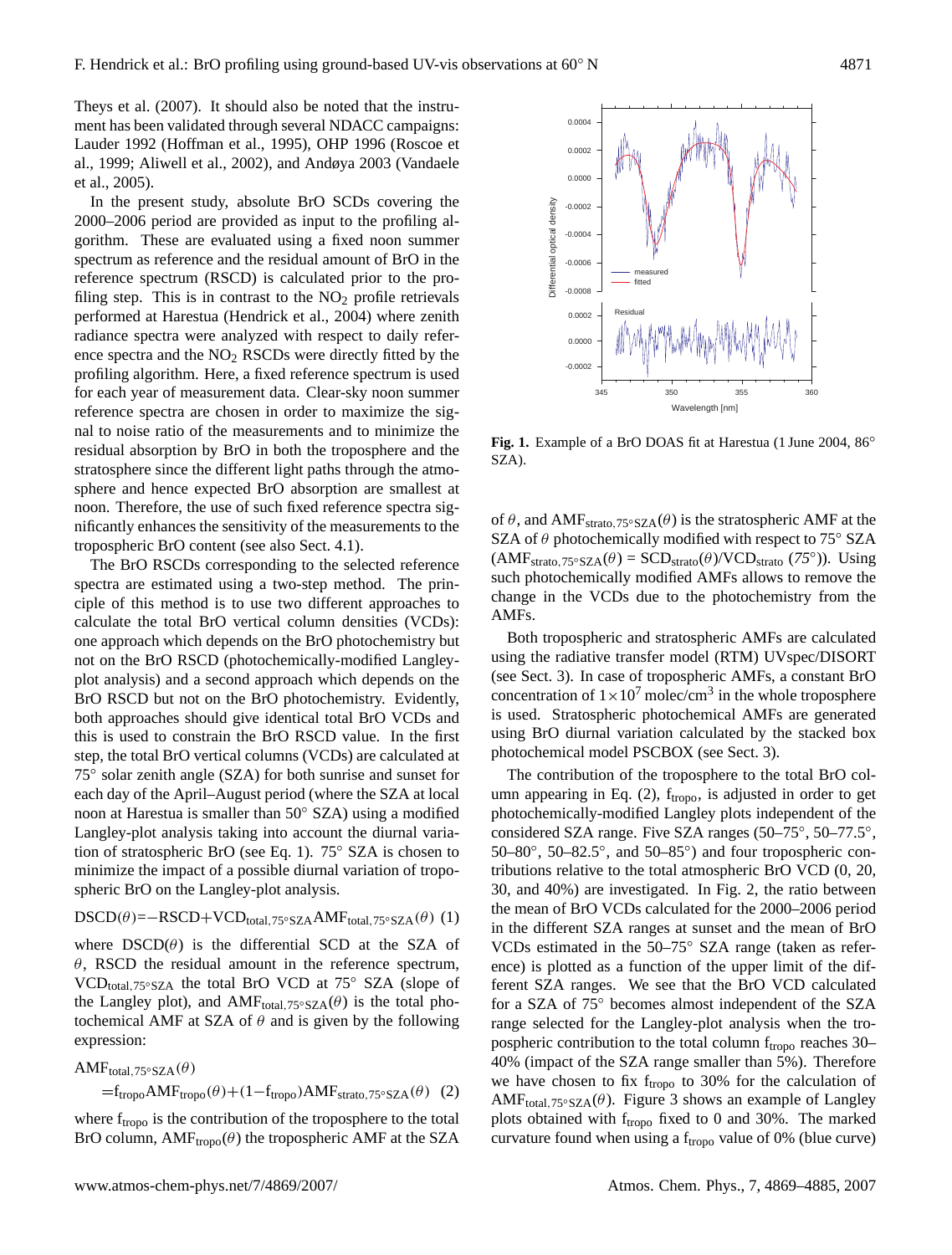Table 1. Residual amount of BrO in the selected reference spectra (RSCDs) estimated using three SZA ranges (50–75°, 50–80°, and 50– 85<sup>°</sup>SZA) for a tropospheric contribution to the total BrO column amount of 30%. Errors due to the choice of the SZA range and to the uncertainties on  $f_{\text{tropo}}$  and the shape of the BrO profile in the troposphere are given. The total error is calculated by adding the three errors in quadrature.

| Year | Julian day of<br>ref. spectrum | Mean<br><b>RSCD</b> | Error due to<br>SZA range | Error due to<br>f <sub>tropo</sub> factor<br>$(x10^{13})$<br>molec/cm <sup>2</sup> ) | Error due to<br>profile shape | Total error  |
|------|--------------------------------|---------------------|---------------------------|--------------------------------------------------------------------------------------|-------------------------------|--------------|
| 2000 | 172                            | 5.96                | 0.10                      | 0.92                                                                                 | 0.50                          | 1.05(18%)    |
| 2001 | 186                            | 4.94                | 0.07                      | 0.89                                                                                 | 0.34                          | 0.96(19%)    |
| 2002 | 200                            | 7.98                | 0.09                      | 0.91                                                                                 | 0.36                          | 0.98(12%)    |
| 2003 | 197                            | 6.80                | 0.13                      | 0.95                                                                                 | 0.47                          | 1.07(16%)    |
| 2004 | 202                            | 6.83                | 0.29                      | 0.98                                                                                 | 0.39                          | 1.09(16%)    |
| 2005 | 221                            | 10.38               | 0.23                      | 1.02                                                                                 | 0.34                          | $1.10(11\%)$ |
| 2006 | 161                            | 5.44                | 0.65                      | 1.02                                                                                 | 0.47                          | 1.30(24%)    |



**Fig. 2.** Impact of the SZA range used in the Langley-plot analyses on the calculated BrO VCDs for different tropospheric contributions to the total BrO column (0, 20, 30, and 40%). Mean BrO VCDs calculated at sunset for the 2000–2006 period using five SZA ranges for the Langley-plot analyses  $(50-75^{\circ}, 50-77.5^{\circ}, 50-80^{\circ},$ 50–82.5°, and 50–85°) are plotted as a function of the upper limit of the different SZA ranges. Mean BrO VCDs are normalized by the values obtained for the 50–75◦ SZA range.

results from a mismatch in the shape of the BrO profile used to calculate AMFs and we see that a  $f_{tropo}$  value of 30% significantly improves the linearity of the Langley plot. It should be noted that similar results are obtained for sunrise BrO data.

In the second and last step, total BrO VCDs at  $75°$ SZA are calculated for each day and at both sunrise and sunset using non-photochemically modified AMFs at 75◦SZA:

$$
VCD_{total,75°SZA} = (DSCD(75°) + RSCD) / AMF_{total}(75°) \quad (3)
$$



**Fig. 3.** Typical example of Langley-plot analyses obtained for the 24 April 2003 sunset case using a tropospheric contribution to the total BrO column of 0 (blue squares) and  $30\%$  (red squares). A f<sub>tropo</sub> value of 30% significantly improves the linearity of the Langley plot.

where  $AMF_{total}(75^{\circ}) = f_{tropo} AMF_{tropo}(75^{\circ}) + (1 - f_{tropo})$ AMF<sub>strato</sub>(75 $^{\circ}$ ) and with f<sub>tropo</sub> fixed to 30%.

RSCD in Eq. (3) is then fitted in order to get the best match between the BrO VCD<sub>total,75°</sub>SZA calculated using Eqs. (1) and (3), respectively. Figure 4 shows an example of fit results (obtained for the year 2004). The BrO RSCDs estimated for each reference spectrum and averaged over three different SZA ranges (50– $75^{\circ}$ , 50–80°, and 50–85°) for the Langley-plot analyses (Eq. 1) are presented in Table 1. Mean BrO RSCD values are added to the BrO DSCDs in order to obtain the absolute BrO SCDs that are used by the retrieval algorithm. In addition to the error on BrO RSCDs associated to the choice of the SZA range for the Langley-plot analyses, we have investigated the impact of two other error sources: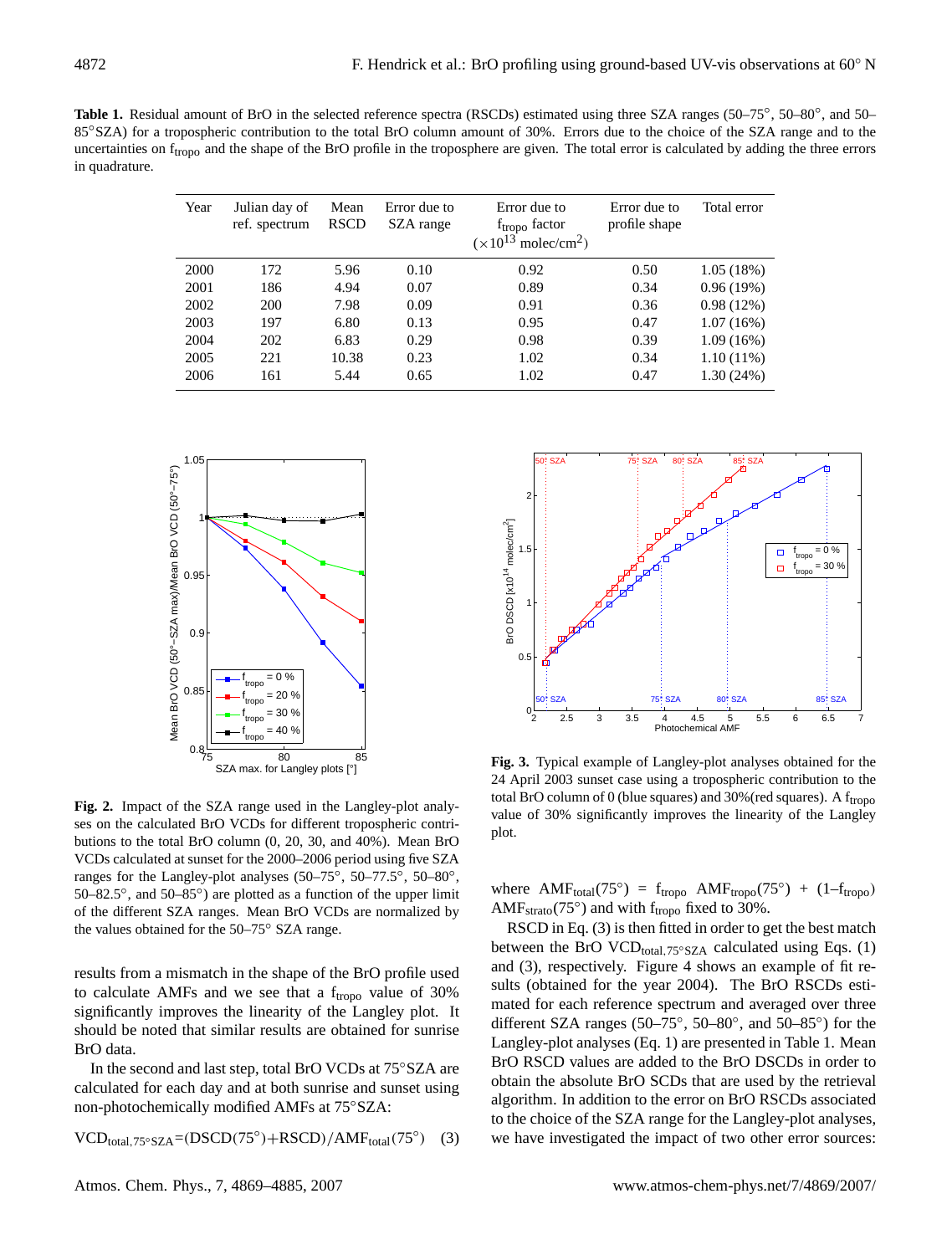the uncertainties on  $f_{\text{tropo}}$  and on the shape of the BrO profile used for the calculation of  $AMF_{tropo}$ . In order to achieve that, Langley-plot analyses have been performed by taking a  $f_{tropo}$  value of 20 and 40% instead of 30% (30% $\pm$ 10%) and for the second parameter, by using a Gaussian profile shape for BrO in the troposphere (peak at 5 km, full width at half maximum (FWHM): 4 km) instead of constant BrO concentration in the whole troposphere as in the standard Langleyplot analyses. These errors have been calculated for each year and are presented in Table 1. It appears that the total error on BrO RSCDs is in the 11–25% range.

## **3 Retrieval algorithm**

The retrieval algorithm used here is the IASB-BIRA  $NO<sub>2</sub>$ profiling algorithm adapted to BrO. Since a detailed description of this algorithm can be found in Hendrick et al. (2004), only the main features will be given in the present section.

The inversion method employed is the Optimal Estimation (OEM; Rodgers, 2000). In this method, a profile  $\hat{\mathbf{x}}$  is retrieved given an a priori profile **xa**, the measurements **y** (here, a set of absolute BrO SCDs as a function of SZA), their respective uncertainty covariance matrices  $(S_a$  and  $S_\varepsilon)$ , and the matrix **K** of the weighting functions. Since BrO is an optically thin absorber, the OEM for the linear case can be considered:

$$
\widehat{\mathbf{x}} = \mathbf{x}_a + \mathbf{S}_a \mathbf{K}^T (\mathbf{K} \mathbf{S}_a \mathbf{K}^T + \mathbf{S}_\varepsilon)^{-1} (\mathbf{y} - \mathbf{K} \mathbf{x}_a) \text{ with } \mathbf{K} = \frac{\partial \mathbf{y}}{\partial \mathbf{x}}(4)
$$

The weighting functions indicate the sensitivity of the measurements to a change in the vertical profile. The matrix **K** is determined by consecutively perturbing each layer of the a priori profile and recalculating the set of measurements using the so-called forward model which describes the physics of the measurements. Here, the forward model consists in the stacked box photochemical model PSCBOX (Errera and Fonteyn, 2000; Hendrick et al., 2004) coupled to the RTM UVspec/DISORT (Mayer and Kylling, 2005). A photochemical model is required to reproduce the effect of the rapid variation of the BrO concentration at twilight. It also allows us to convert the retrieved profile to any SZA. The RTM is used to calculate slant column abundances from the BrO concentrations predicted by the photochemical model. PSCBOX has been described in details in Hendrick et al. (2004). Nevertheless, it is useful to mention here that (1) PSCBOX is daily initialised at 20 independent altitude levels (between  $∼10$  and  $∼55$  km altitude) with 00:00 UT pressure, temperature, and chemical species profiles from the SLIMCAT 3- D chemical transport model (Chipperfield, 1999 and 2006; see also Sect. 7), and (2) Updated kinetic and photochemical data are taken from the JPL 2006 compilation (Sander et al., 2006). Concerning the RTM UVspec/DISORT, it includes a treatment of multiple scattering in a pseudo-spherical geometry approximation. The variation of the BrO concentration



**Fig. 4.** Example of fit results obtained in the estimation of BrO RSCD (year 2004; upper plot for sunrise and lower plot for sunset). BrO RSCD in Eq. (3) is adjusted in order to get the best match between BrO VCDs at 75◦ SZA calculated using Eq. (1) (step 1) and 3 (step 2). The  $f_{tropo}$  value is fixed to 30% and 50–80 $^{\circ}$  is the chosen SZA range for the Langley-plot analysis.

along the light-path is also taken into account since it has a large impact on the calculation of the slant column densities (Sinnhuber et al., 2002). The wavelength for RTM calculations was fixed to 352 nm and the ground albedo to 25%. Concerning the aerosol extinction profile, it has been constructed from the aerosol model of Shettle (1989) included in UVspec/DISORT. In the stratosphere, the aerosol settings correspond to typical background conditions while in the boundary layer and troposphere, settings representative of a rural environment have been used (mixture of water soluble and dust-like aerosols). More details on the RTM UVspec/DISORT can be found in Hendrick et al. (2004) and Mayer and Kylling (2005). Both photochemical and radiative transfer models have been validated through several comparison exercises (Hendrick et al., 2000 and 2006; Wagner et al., 2007). Concerning the altitude grid, our retrieval is performed on a layer basis in the 0–90 km altitude range with a layer thickness of 2 km.

The present retrieval problem is ill-conditioned for two reasons: (1) There exists more elements in the vector  $x$  than independent measurements, and (2) the error of some components of the measurements vector y can be large enough that these components become useless (null space of the measurements Rodgers, 2000). Points (1) and (2) lead to the lack of a unique solution of the retrieval problem and therefore, a priori constraints are necessary to reject unrealistic profiles that may be consistent with the measurements. In the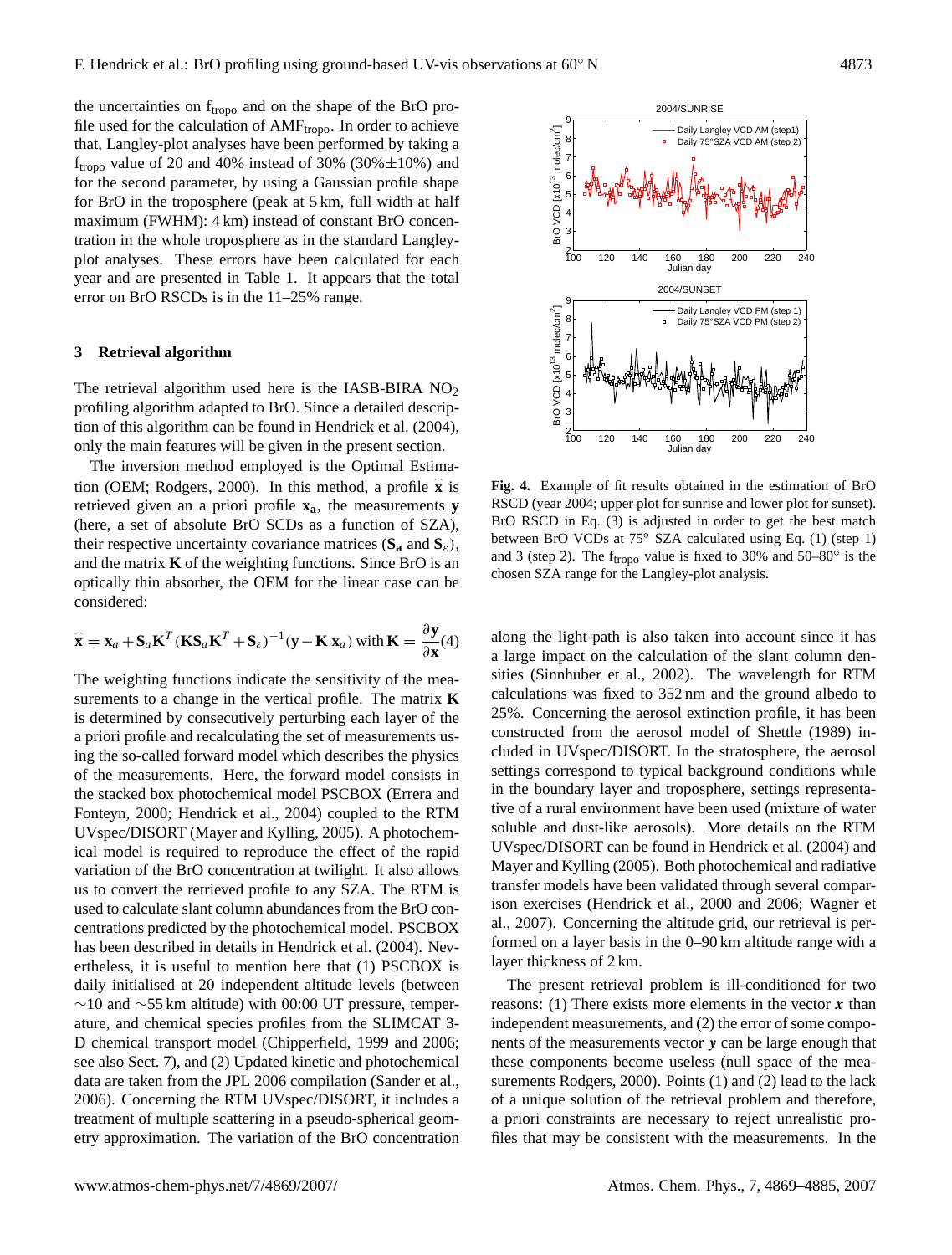

**Fig. 5.** Typical example of ground-based BrO averaging kernels. These were calculated for the Harestua 12 July 2004 sunrise retrieval. Plain diamonds indicate the altitude at which each averaging kernel should peak in an ideal case.

present study, the a priori profile (defined as concentration) is constructed as follows: in the stratosphere, the output of the photochemical model PSCBOX at the SZA of the retrieval is taken as a priori. It should be noted that the BrO diurnal variation is also provided as a priori information (output of the photochemical model PSCBOX) and is not directly retrieved by the algorithm as in Schofield et al. (2004 and 2006). Due to the uncertainties on the vertical distribution and the diurnal variation of BrO in the troposphere, a constant tropospheric BrO concentration of around  $1 \times 10^7$  molec/cm<sup>3</sup> is chosen for the construction of the a priori profile at local noon and the diurnal variation of this profile is assumed to be the same as the one given by the photochemical model PSCBOX in the lower stratosphere. Our approach for the construction of the a priori tropospheric profile is similar to the one used by Schofield et al. (2004).

The measurement covariance matrix  $S_{\varepsilon}$  is constructed by placing the square of the statistical errors on the BrO DOAS fitting along its diagonal, due to the domination of the DOAS fitting residuals by the random noise of the detector. The a priori covariance matrix  $S_a$  is empirically determined in order to ensure a good fit of the measurements without overfitting them. An error of 85% is chosen for the stratospheric part of the a priori profile. This value is found as the threshold value above which undesired oscillations in the retrieved profiles can occur. In the troposphere, an error of 100% is chosen in order to reduce the weight of a priori information and therefore to give to the algorithm large freedom to move away from the a priori profile.  $S_a$  also contains extradiagonal terms accounting for correlations between BrO values at different altitude levels. These terms were added as Gaussian functions as in Hendrick et al. (2004).

## **4 Characterisation of the retrievals**

#### 4.1 Information content analysis

The averaging kernel matrix **A** is a key parameter for the characterization of the retrievals. The averaging kernels – which are the rows of the  $\bf{A}$  matrix – express the sensitivity of the retrieved profile  $\hat{\mathbf{x}}$  with respect to the true atmospheric profile **x** and are derived using the following expression (Rodgers, 2000):

$$
\mathbf{A} = \frac{\partial \widehat{\mathbf{x}}}{\partial \mathbf{x}} = (\mathbf{K}^T \mathbf{S}_{\varepsilon}^{-1} \mathbf{K} + \mathbf{S}_a^{-1})^{-1} \mathbf{K}^T \mathbf{S}_{\varepsilon}^{-1} \mathbf{K}.
$$
 (5)

Typical BrO ground-based UV-visible averaging kernels are shown in Fig. 5. The FWHM of a given averaging kernel provides a rough estimate of the vertical resolution at the target altitude. From the examination of the averaging kernels corresponding to several dozens of BrO retrievals, it is found that the vertical resolution is 8–10 km at best, the best resolution being obtained below 25 km altitude. The trace of the averaging kernel matrix gives the number of degrees of freedom for the signal, which is an estimate of the number of independent pieces of information contained in the measurements (Rodgers, 2000). Typical values for the trace of **A** are close to 3.5. That means that there are roughly 3 independent pieces of information in the measurements. Figures 5 also shows that the averaging kernels in the altitude range corresponding to the troposphere peak reasonably at their nominal altitude, indicating that our BrO retrievals are effectively sensitive to the troposphere.

Tests on the impact of the a priori profile on the retrieval can also give qualitative indications concerning the information content.

Two tests were performed: in the first one, the standard a priori profile was multiplied by a factor of two and in the second test, the shape of the a priori profile was modified: the standard a priori profile peaking at 15 km altitude was replaced by a new a priori profile peaking at 19 km. The results of these tests, presented in Fig. 6, show that the impact of the a priori profile is small: the profiles retrieved using the modified a priori profiles are similar to those retrieved with the standard a priori profiles. This indicates that the information on the vertical distribution of BrO contained in the measurements is significant.

#### 4.2 Error budget

The error analysis is performed as for the  $NO<sub>2</sub>$  profile retrieval at Harestua (see Hendrick et al., 2004). In brief, the total retrieval error is given by the sum of three errors: the smoothing error, the retrieval noise, and the forward model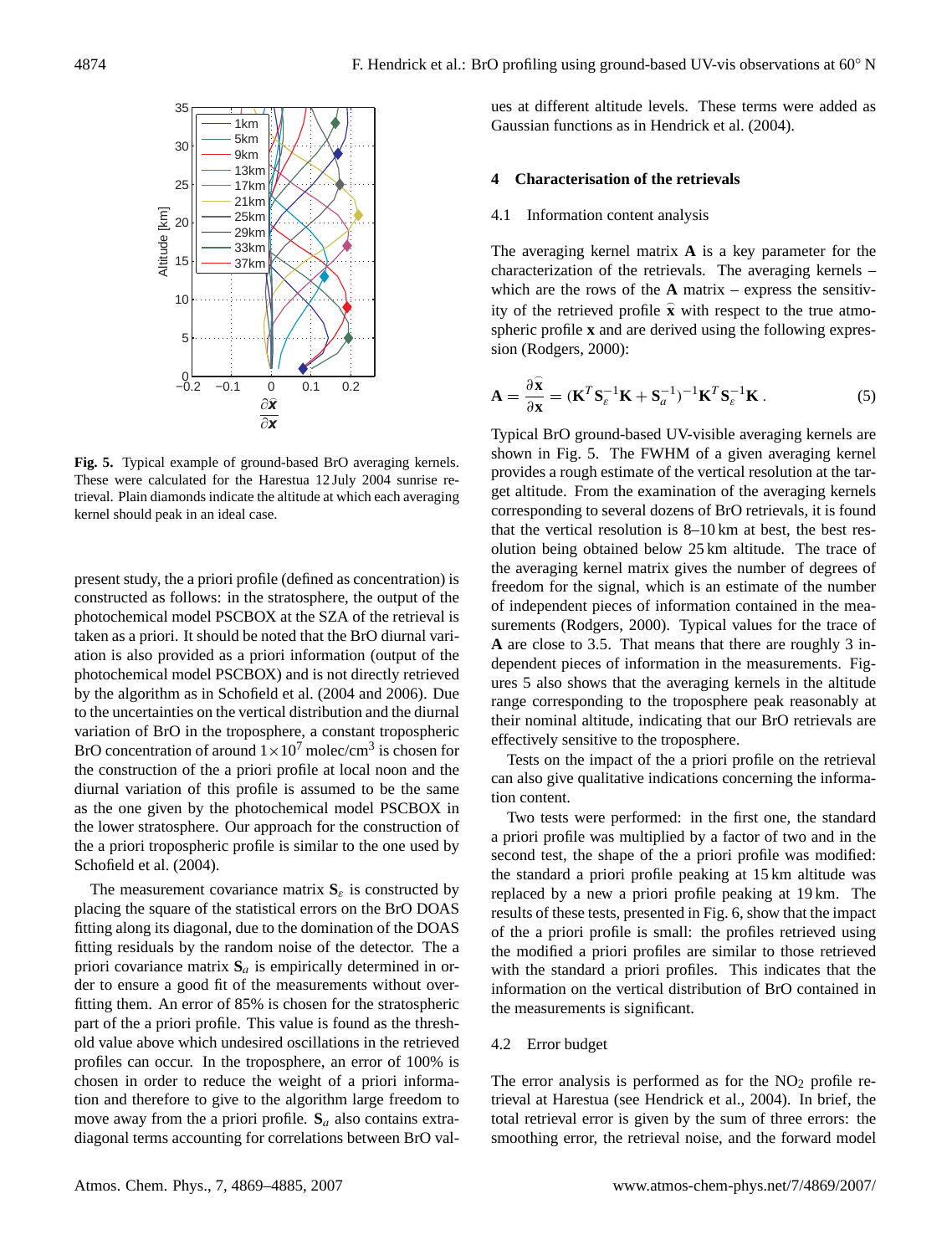**Table 2.** Forward model parameters, their relative errors, and the corresponding forward model parameter errors averaged for the 2000–2006 period. The change in parameters followed by an asterisk (\*) corresponds to their variability in March for the 2000–2004 period estimated from the output of the stacked box photochemical model PSCBOX. For the temperature, 10 K is the variability in March at 30 hPa (about 23 km of altitude) derived from the temperature profiles used to initialize both photochemical and radiative transfer models. Concerning the aerosols, 50% corresponds roughly to the estimated uncertainty in the modeled background aerosol surface area in PSCBOX. The error due to the use of a ground albedo of 0.25 is taken from Preston et al. (1997).

| Parameter    | Model (photo-<br>chemical or<br>radiative) | Change in<br>parameter | Tropospheric column<br>$(x10^{13} \text{ molecule/cm}^2)$ | Stratospheric column<br>$(x10^{13} \text{ molecule/cm}^2)$ |
|--------------|--------------------------------------------|------------------------|-----------------------------------------------------------|------------------------------------------------------------|
| $O_3*$       | Photochemical                              | $\pm 12\%$             | 0.007                                                     | 0.07                                                       |
| $O_3*$       | Radiative                                  | $\pm 12\%$             | 0.0007                                                    | 0.0001                                                     |
| $BrONO2$ *   | Photochemical                              | $\pm 19\%$             | 0.07                                                      | 0.29                                                       |
| $HOBr*$      | Photochemical                              | $\pm$ 32%              | 0.12                                                      | 0.24                                                       |
| $BrCl^*$     | Photochemical                              | $+200%$                | 0.10                                                      | 0.17                                                       |
| Aerosols     | Photochemical                              | $\pm$ 50%              | 0.02                                                      | 0.09                                                       |
| Aerosols     | Radiative                                  | $\pm$ 50%              | 0.01                                                      | 0.004                                                      |
| Temperature* | Photochemical                              | $\pm 10K$              | 0.03                                                      | 0.39                                                       |
| Temperature* | Radiative                                  | $\pm 10K$              | 0.05                                                      | 0.09                                                       |
| Albedo       | Radiative                                  | $+0.45$                | 0.13                                                      | 0.04                                                       |
|              | Total                                      |                        | 0.22                                                      | 0.59                                                       |

**Table 3.** Error budget (in %) for the retrieval of tropospheric and stratospheric BrO columns. The errors correspond to the columns retrieved at 80◦ SZA during sunrise and sunset (see Table 5 in Sect. 6). Systematic and total retrieval errors are added in quadrature in order to give the total error on the columns.

|                                     |                    | Tropospheric column (%)<br>AM<br><b>PM</b> |      | Stratospheric column (%)<br><b>PM</b><br>AΜ |      |
|-------------------------------------|--------------------|--------------------------------------------|------|---------------------------------------------|------|
|                                     |                    | 23.9                                       | 22.1 |                                             | 3.8  |
| Smoothing error<br>Retrieval noise  |                    |                                            |      | 4.1                                         |      |
|                                     |                    | 22.4                                       | 21.6 | 4.0                                         | 3.8  |
| Forward model parameter error       |                    | 17.9                                       | 19.6 | 17.6                                        | 19.1 |
| Total retrieval error               |                    | 37.3                                       | 36.6 | 18.5                                        | 19.8 |
|                                     | BrO XS in DOAS fit | <10                                        | <10  | <10                                         | <10  |
| Systematic errors                   | <b>BrO RSCD</b>    | 13.4                                       | 14.0 | 3.0                                         | 3.4  |
| Systematic + total retrieval errors |                    | 40.9                                       | 40.4 | 21.2                                        | 22.4 |

parameter error. The smoothing error and retrieval noise are calculated from the a priori and measurement covariance matrices used in the retrieval (see Sect. 3). Since the photochemistry is fixed in our retrieval, the parameters having an impact on it should be taken into account in the estimation of the forward model parameter error. The number of forward model parameters is therefore significantly larger than in the case where the BrO diurnal variation is retrieved (as in Schofield et al., 2004 and 2006). The forward model parameter error  $S_f$  is calculated using the following expression (Rodgers, 2000):

$$
\mathbf{S}_f = \mathbf{G} \mathbf{K}_b \mathbf{S}_b \mathbf{K}_b^T \mathbf{G}^T
$$
 (6)

where **G** is the contribution functions or gain matrix,  $\mathbf{K}_b$  is the sensitivity of the forward model to perturbations of forward model parameters **b**, and  $S_b$  is the covariance matrix of **b**.

The forward model parameters **b**, which are used to calculate  $\mathbf{K}_b$ , and their associated errors, which are used to derive  $S_b$ , have been selected as in Preston et al. (1997) and are listed in Table 2. The relative change in most of the selected parameters correspond to their variability in March for the 2000–2004 period derived from the output of the stacked box photochemical model PSCBOX (see legend of Table 2 for details). This month has been chosen because most of the parameters influencing the BrO diurnal variation show their largest variability due to the fact that Harestua can be inside, outside or at the edge of the polar vortex.

The forward model parameter errors corresponding to the different parameters **b** on tropospheric and stratospheric BrO columns can be derived using the column operator **g** (Barret et al., 2003; Schofield et al., 2004). The matrix **g** sums over the relevant altitudes in the state vector to yield tropospheric and stratospheric columns. The covariance matrices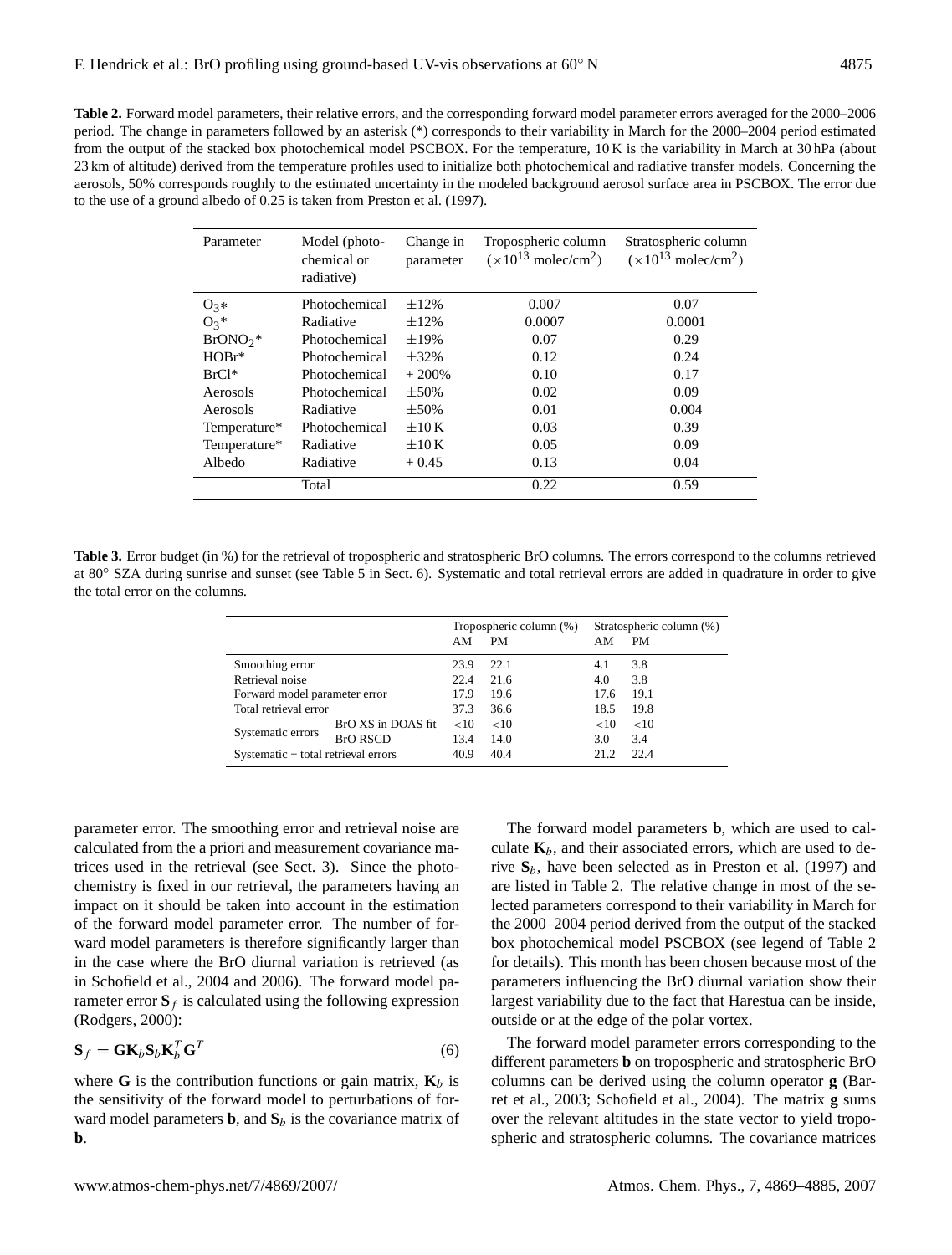

**Fig. 6.** Test of the impact of the a priori profile on the BrO retrievals. In test 1 (upper plot), the standard a priori profile is multiplied by a factor of 2. In the second test (lower plot), the standard a priori profile (output of the stacked box photochemical model PSCBOX for the 10 April 2004 at 56◦ SZA AM) peaking at 15 km altitude is replaced by a profile peaking at 19 km altitude (output of the photochemical model for the 23 August 2002 at 56◦ SZA AM)

 $\mathbf{S}_{fc}$  associated to the forward model parameter errors on the retrieved column quantities can be expressed as:

$$
\mathbf{S}_{fc} = \mathbf{g} \, \mathbf{S}_f \mathbf{g}^T \tag{7}
$$

The different contributions to the forward model parameter error averaged for the 2000–2006 period are given in Table 2. Total forward model parameter errors of 0.22 and  $0.59 \times 10^{13}$  molec/cm<sup>2</sup> are obtained for the tropospheric and stratospheric BrO columns, respectively, which correspond to about 20% of the columns retrieved at 80◦ SZA for the 2000-2006 period (see Sect. 6). The smoothing error and the retrieval noise on the retrieved columns have been calculated similarly using Eq. (7) and their mean values are presented in Table 3 as well as the total retrieval error. This table gives also the systematic errors related to the uncertainties on the BrO cross-sections and BrO RSCD. The first systematic er-



**Fig. 7.** Comparison between measured SCDs and those calculated using the a priori and retrieved profiles for the Harestua 24 March 2003 sunset retrieval. The error bars on the measurements correspond to 1-sigma standard deviation of the statistical error from the DOAS spectral fitting with in addition, some systematic components like the error associated to the uncertainties on the crosssections used in the DOAS analysis (main source of systematic biases)

ror is taken from Theys et al. (2007) while the second one is estimated from the error on BrO RSCD given in Table 1. The total retrieval error and the systematic errors are then added in quadrature in order to give the total errors on the retrieved tropospheric and stratospheric BrO columns, which rise to about 40 and 20%, respectively.

#### 4.3 Retrieval fit results

BrO retrievals are also quality-checked by comparing the measured SCDs to those calculated using the retrieved profiles. Figure 7 shows an example where the retrieval fit is in good agreement with the measurements. In practice, the selection of BrO retrievals is based on the residual of the retrieval fit: all the retrievals with a residual larger than a threshold value  $(1 \times 10^{13} \text{ molec/cm}^2)$  are rejected. This method of selection is roughly equivalent to a selection of clear-sky days based on the diurnal variation of O4. The measured BrO SCDs corresponding to the rejected retrievals display generally a strongly unsmoothed variation during twilight due to either a changing cloud cover or strong spectral interferences (e.g.,  $O_4$ ,  $NO_2$ , and Ring interferences). Retrieval residuals larger than the threshold value are often observed in fall and winter. There are several possible reasons to explain this feature: (1) The probability for having a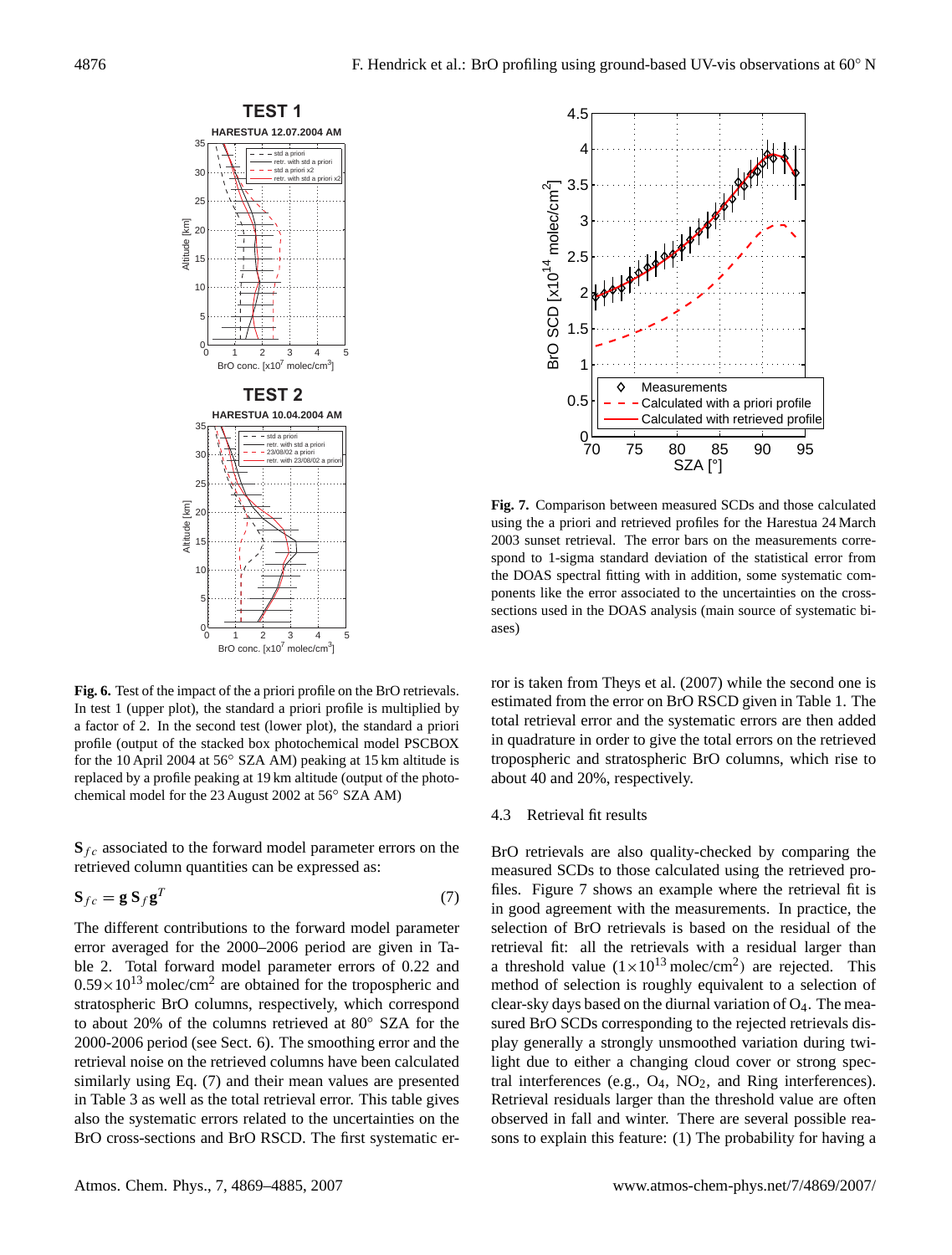changing cloud cover over Harestua is larger during this period. (2) Photochemical conditions can also change rapidly due to dynamical effects (Harestua is often close to or at the vortex edge) and therefore providing the BrO diurnal variation as an a priori information as in our profiling algorithm (see Sect. 3) could be a limitation and lead to high retrieval residuals. (3) During this period, the SZA range corresponding to the BrO SCD is smaller (SZA at local noon can reach 84° at Harestua) and therefore the information content of the measurements is somewhat lower than during summer. For these reasons, we have decided to retrieve BrO profiles only from the ground-based DOAS measurements performed from mid-February to the end of October.

#### **5 Verification of the retrievals**

The consistency between our BrO profile retrievals and correlative data has been verified. For this purpose, the stratospheric part of the retrieved profiles is compared to SAOZ and LPMA/DOAS balloon profiles and the total BrO columns integrated from the retrieved profiles to GOME and SCIAMACHY nadir observations.

5.1 Comparison to SAOZ and LPMA/DOAS balloon profiles

The SAOZ-BrO balloon experiment is designed for measuring BrO by solar occultation in the 320–400 nm spectral range during the afternoon ascent and from float at about 30 km (solar occultation). The spectral data are analyzed by the DOAS method and profile retrievals are performed using the onion peeling technique. The BrO fitting window is fixed to 332–370 nm. More details on the instrument and the retrieval algorithm can be found in Pundt et al. (2002) and Dorf et al. (2006b).

As for the SAOZ balloon, the LPMA/DOAS balloon uses the solar occultation technique. The LPMA/DOAS payload consists of three spectrometers (two grating and one FT) enabling the analysis of direct sunlight from the UV to the mid-IR. The BrO DOAS evaluation is performed in the 346– 360 nm wavelength range and vertical profiles are retrieved using the OEM. A detailed description of the LPMA/DOAS BrO measurements can be found in Harder et al. (1998 and 2000) and Dorf et al. (2006b).

For the present comparisons, all the SAOZ and DOAS balloon flights originated from Kiruna (68◦ N, 21◦ E) in Sweden and only ascent data are taken into account. The selected flights are the following: 12 August 2002 and 16 March 2003 for SAOZ and 23 March 2003 and 24 March 2004 for LPMA/DOAS. It should be noted that for comparison in March, an examination of the potential vorticity (PV) maps at 475 K show that the Harestua and Kiruna stations are inside the polar vortex on 16 March 2003 and outside on 23 March 2003 and 24 March 2004. Ground-based BrO pro-

files are retrieved at 87° SZA (SAOZ 12 August 2002), 86° SZA (SAOZ 16 March 2003), and 80◦ SZA (LPMA/DOAS 23 March 2003 and 24 March 2004). These SZA values are reached when the balloons are at an altitude of about 20 km. Due to the variation of the SZA during the ascent of the balloon, a photochemical correction, calculated by using the photochemical model PSCBOX, is applied to the groundbased profiles in order to take into account this photochemical effect.

Since ground-based and balloon profiles have a significantly different vertical resolution (about 1 km and 8–10 km for balloon and ground-based profiles, respectively), the balloon profiles have to be degraded to the vertical resolution of the ground-based retrievals in order to allow direct comparison (Hendrick et al., 2004). This is done by convolving the balloon profiles with the ground-based averaging kernels using the following expression (Connor et al., 2004; Hendrick et al., 2004):

$$
\mathbf{x}_{sb} = \mathbf{x}_a + \mathbf{A}(\mathbf{x}_b - \mathbf{x}_a). \tag{8}
$$

where **A** is the ground-based averaging kernel matrix,  $\mathbf{x}_a$  is the a priori profile used in the ground-based retrieval,  $\mathbf{x}_b$  is the balloon profile, and  $\mathbf{x}_{sb}$  is the smoothed or convolved balloon profile and represents what the retrieval should produce assuming that  $x_b$  is the true profile and that the only source of error is the smoothing error.

The results of the comparisons between ground-based BrO retrievals and SAOZ and LPMA/DOAS balloon profiles are shown in Fig. 8. Concerning the comparisons with SAOZ balloon profiles, a good agreement is obtained on 16 March 2003 with a relative difference smaller than 12% over the entire 10–28 km altitude range. For the 12 August 2002 case, the ground-based retrieval overestimates the SAOZ profile in the 17–29 km altitude range, with a maximum relative difference value of 35% obtained around 25 km altitude. However, the observed differences are within the error bars of the ground-based profile. Concerning the comparison with the LPMA/DOAS balloon profile on 23 March 2003, an underestimation of about 20% by the ground-based retrieval occurs between 8 and 15 km altitude, both profiles differing by less than 10% (in absolute value) above 18 km. In case of the 24 March 2004 comparison, the ground-based BrO retrieval systematically overestimates the LPMA/DOAS profile in the entire 8–32 km altitude range, with relative difference values between 7 and 21% in the 8–21 km altitude range and between 21 and 37% above 21 km. However, the observed differences are again within the error bars of the ground-based profile.

The 11–28 km BrO partial column amounts calculated by integrating the ground-based and smoothed SAOZ and LPMA/DOAS balloon profiles have been also compared. The partial column amounts and relative differences are presented in Table 4. The comparison gives a satisfying agreement, with partial column values differing respectively by +17% (SAOZ 12 August 2002), –4% (SAOZ 16 March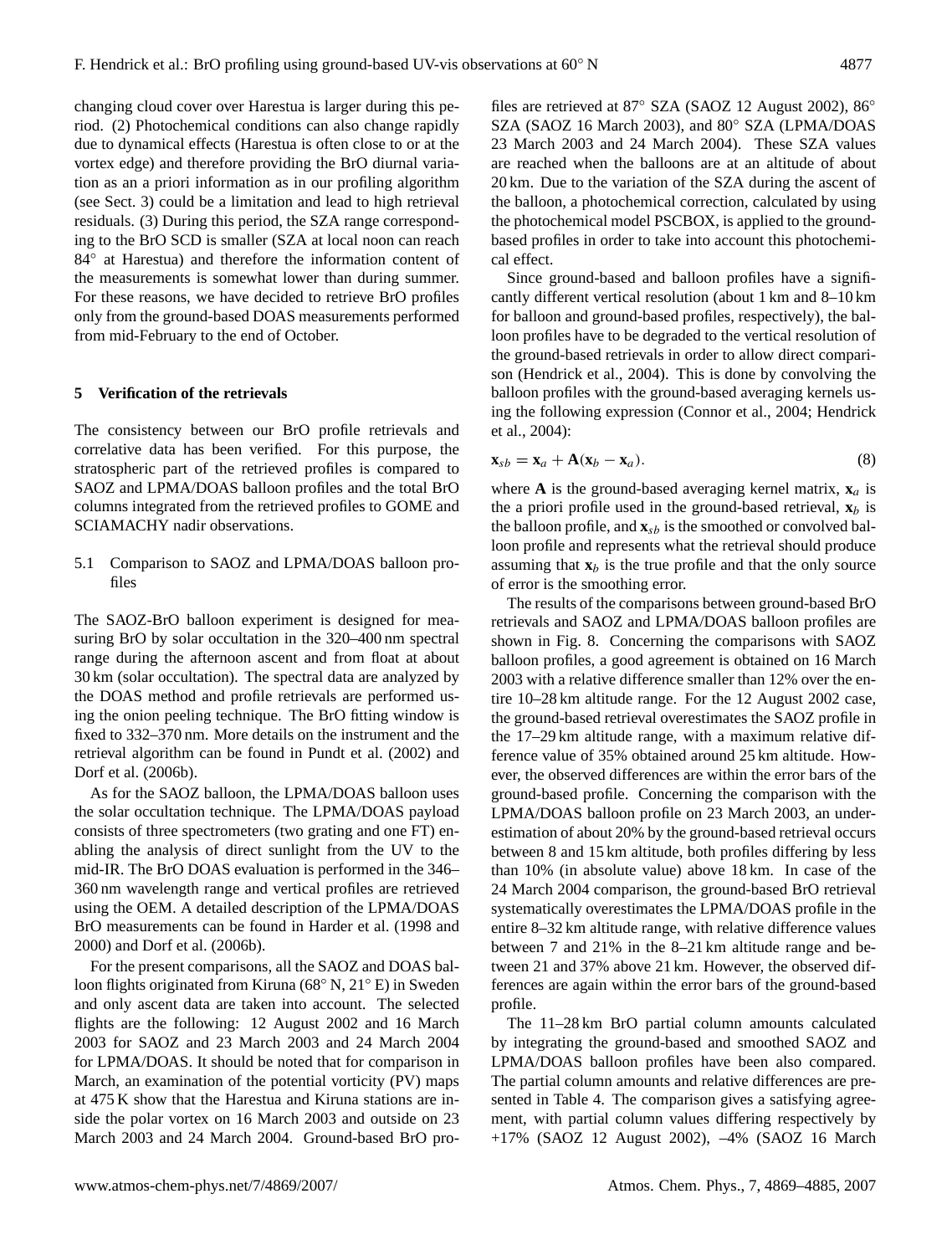**Table 4.** 11–28 km BrO partial column values calculated from ground-based UV-visible BrO profiles retrieved at Harestua and smoothed SAOZ and LPMA/DOAS balloon profiles. Both SAOZ and LPMA/DOAS balloons were launched from Kiruna in Sweden. The relative differences in % appear in the third row.

|                                                             |       | SAOZ balloon<br>12 Aug 2002 16 Mar 2003 | LPMA/DOAS balloon<br>24 Mar 2003 24 Mar 2004 |       |  |
|-------------------------------------------------------------|-------|-----------------------------------------|----------------------------------------------|-------|--|
| (a) GB UV-visible                                           | 1.4   | 2.6                                     | 2.8                                          | 3.3   |  |
| $(x10^{13} \text{ molec/cm}^2)$<br>(b) Smoothed balloon     | 1.2   | 2.7                                     | 3.1                                          | 2.9   |  |
| $(x10^{13} \text{ molec/cm}^2)$<br>$(a-b)/b \times 100$ (%) | $+17$ |                                         | $-10$                                        | $+14$ |  |



**Fig. 8.** Comparison between ground-based UV-visible BrO profiles at Harestua and SAOZ and LPMA/DOAS ascent balloon BrO profiles. All balloon flights originated from Kiruna, Sweden. For direct comparison, balloon profiles have been smoothed by convolving them with the ground-based UV-visible averaging kernels. The relative differences between ground-based retrievals and smoothed balloon profiles appear in the right plot.

2003), –10% (LPMA/DOAS 23 March 2003), and +14% (LPMA/DOAS 24 March 2004). The overall conclusion of these comparisons (profiles and partial columns) is that the stratospheric part of the ground-based BrO profiles shows a good consistency with SAOZ and LPMA/DOAS balloon profiles.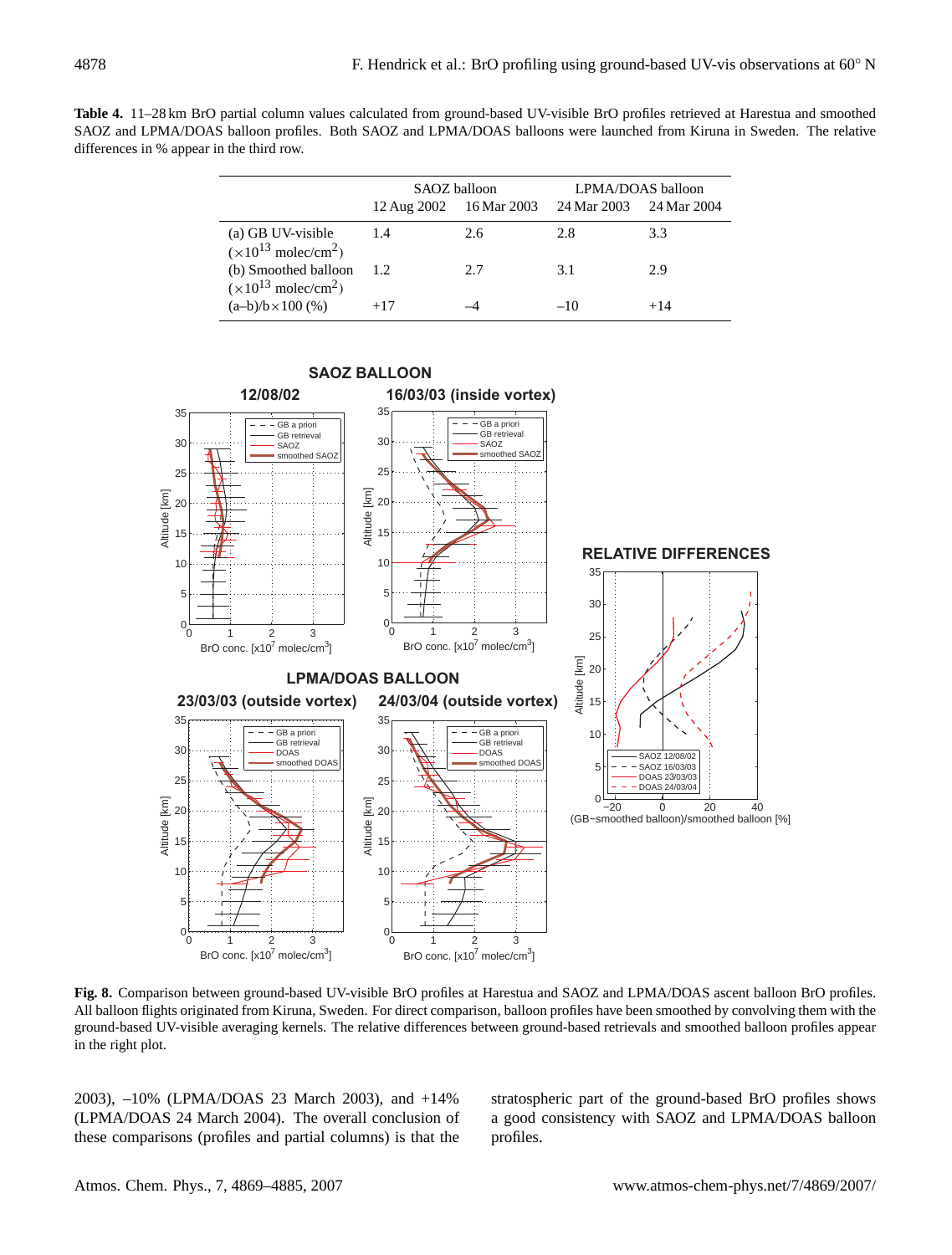## 5.2 Comparison to GOME and SCIAMACHY nadir observations

GOME (Global Ozone Monitoring Experiment) is a nadirviewing spectrometer that measures solar radiation backscattered from the atmosphere in the 240–790 nm wavelength range (Burrows et al., 1999). The instrument, aboard the ESA/ERS-2 satellite launched in April 1995, flies in a sun-synchronous orbit at an altitude of 780 km with a local crossing time at the Equator of about 10:30 LT. The measured nadir radiances are analysed using the DOAS technique. The GOME BrO data used for the verification of the ground-based BrO retrievals are the total columns retrieved by the scientific ("non-operational") spectral inversion algorithm developed at IASB-BIRA. The DOAS settings follow the recommendations of Aliwell et al. (2002) including a wavelength range from 345 to 359 nm and BrO absorption cross-sections from Wilmouth et al. (1999). A detailed description of the inversion algorithm and DOAS settings can be found in Van Roozendael et al. (1999) and at the following web page: [http://www.oma.be/BIRA-IASB/Molecules/BrO/](http://www.oma.be/BIRA-IASB/Molecules/BrO/Documents/BIRA_SCIA_BrO_ADD_v1r1.pdf) [Documents/BIRA](http://www.oma.be/BIRA-IASB/Molecules/BrO/Documents/BIRA_SCIA_BrO_ADD_v1r1.pdf) SCIA BrO ADD v1r1.pdf.

SCIAMACHY (SCanning Imaging Absorption spectroMeter for Atmospheric CHartographY) is the successor of GOME and was launched in March 2002 aboard the ESA/ENVISAT platform. As for ERS-2, ENVISAT flies in a sun-synchronous orbit and the local crossing time at the Equator is about 10:00 LT. The SCIAMACHY imaging spectrometer measures the solar radiation transmitted, back-scattered and reflected from the atmosphere in the 240– 2400 nm wavelength range and in three different viewing geometries: nadir, limb, and sun/moon occultations, which yield total column values as well as vertical profiles. As for GOME, the nadir radiances are analysed using the scientific DOAS algorithm developed at IASB-BIRA. The settings are similar to those used for GOME except the wavelength range which is now 336–347 nm. The main reason for this is the presence of a strong anomaly of the polarization response of the SCIAMACHY instrument centered in the middle of the wavelength interval used for BrO retrieval from GOME (346–359 nm). Due to this change in the BrO fitting window, the BrO absorption cross-sections set is taken here from Wahner et al. (1988). Because reliable SCIAMACHY solar spectra were unavailable during the first year of measurements, an earthshine radiance selected daily around Equator is used as control spectrum for the BrO slant column retrieval. The corresponding equatorial offset is assumed to be  $7.5 \times 10^{13}$  molec/cm<sup>2</sup>, which is in good consistency with test BrO retrievals made around the Equator using daily sun reference spectra (see also Theys et al., 2007). More details on the IASB-BIRA SCIAMACHY total BrO columns can be found at [http://www.oma.be/BIRA-IASB/Molecules/](http://www.oma.be/BIRA-IASB/Molecules/BrO/Documents/BIRA_SCIA_BrO_ADD_v1r1.pdf) [BrO/Documents/BIRA](http://www.oma.be/BIRA-IASB/Molecules/BrO/Documents/BIRA_SCIA_BrO_ADD_v1r1.pdf) SCIA BrO ADD v1r1.pdf.

Air mass factors (AMFs) are needed to convert the GOME and SCIAMACHY nadir BrO slant column densities, which

are the direct product of the DOAS analysis, into vertical columns. AMFs are calculated using the UVspec/DISORT RTM accounting for the SZA as well as the line-of-sight angle of the GOME and SCIAMACHY nadir observations. The ground-based BrO profiles retrieved at the SZA corresponding to the satellites overpass time (about 10:30 LT) are also provided as input to the RTM in order to properly take into account the tropospheric contribution to the total BrO columns in the AMF calculation.

**Fig. 9.** Comparison between ground-based UV-vis, GOME, and SCIAMACHY nadir total BrO columns (monthly means). Groundbased VCDs have been calculated by integrating the retrieved BrO profiles. The error bars on the ground-based BrO VCDs correspond to the BrO VCDs natural variability (1-sigma standard deviation).

Monthly means of ground-based UV-visible, GOME, and SCIAMACHY nadir total BrO columns for the 2000–2006 period are presented in Fig. 9. Mean GOME and SCIA-MACHY BrO column amounts are calculated using all pixels falling within a radius of 200 km around Harestua. Groundbased UV-visible retrievals show good consistency with both satellite measurements in terms of seasonal variation and inter-annual variability. More quantitatively, a good agreement is observed between ground-based and GOME total BrO columns with a relative difference generally below 15% (in absolute values), the largest discrepancy being obtained in spring 2000 with ground-based columns 20% smaller than those from GOME. A similar agreement is observed with SCIAMACHY nadir columns except in summer where SCIAMACHY tends to give systematically lower column values than both ground-based and GOME data.

## **6 Tropospheric and stratospheric BrO columns**

Tropospheric and stratospheric BrO columns are calculated by integrating the retrieved profiles in the appropriate altitude



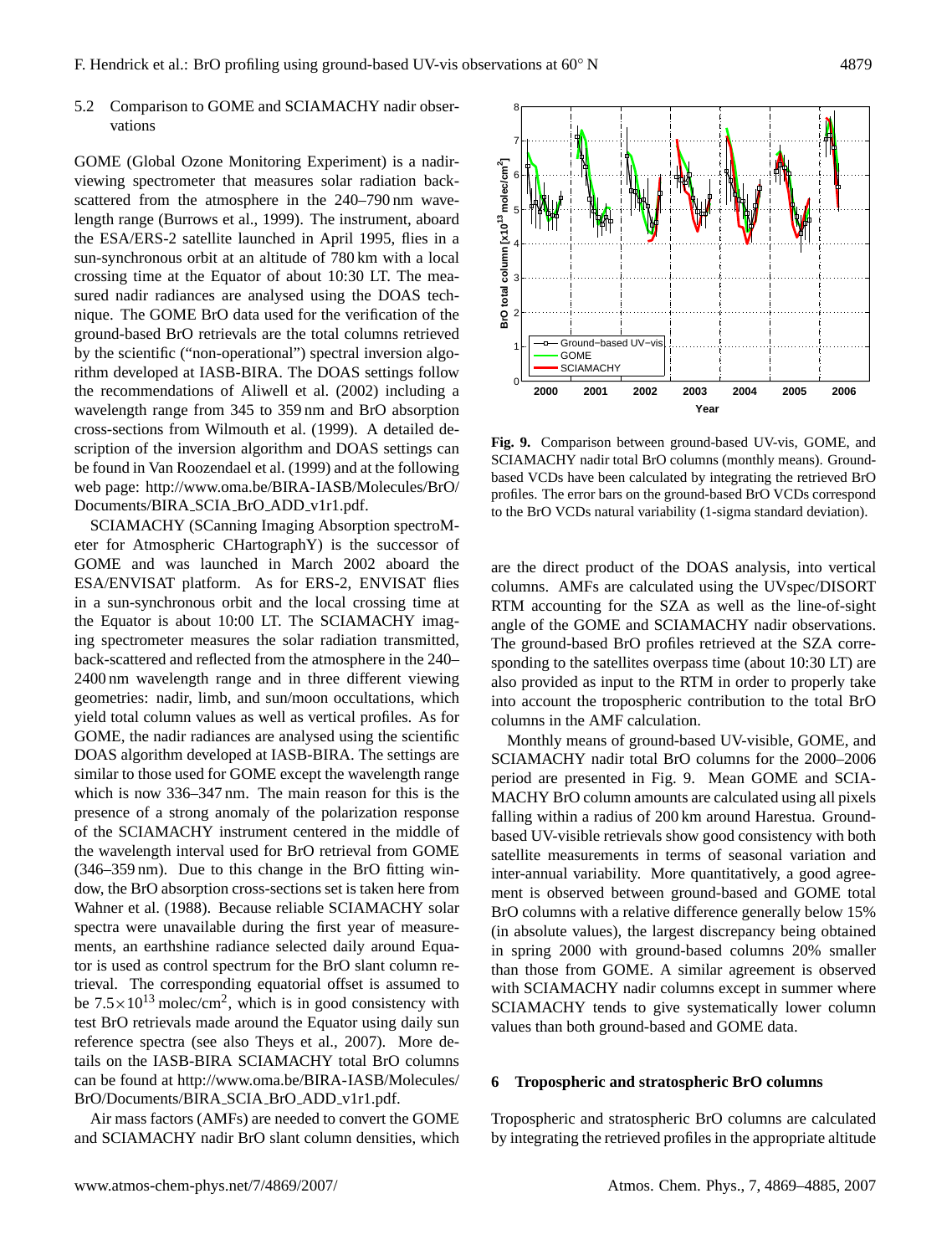**Table 5.** Mean tropospheric column values at 80◦SZA obtained for late winter/early spring (15 February–30 April), late spring/summer (1 May–15 August), and late summer/early fall (16 August–15 October) conditions during the 2000–2006 period. Mean columns and their corresponding 1-sigma standard deviation (values given between brackets) are in units of  $\times 10^{13}$  molec/cm<sup>2</sup> and pptv. Values in italic are the number of measurement days taken into account for the calculation of the mean.

|                                                                                       | Tropospheric BrO column |                                                                                 |            |                                                                        |            |                                  |
|---------------------------------------------------------------------------------------|-------------------------|---------------------------------------------------------------------------------|------------|------------------------------------------------------------------------|------------|----------------------------------|
| $15/02 \rightarrow 30/04$<br>$(\times 10^{13} \text{ molecule/cm}^2)$<br>$($ pptv $)$ |                         | $01/05 \rightarrow 15/08$<br>$(\times 10^{13} \text{ molecule/cm}^2)$<br>(pptv) |            | $16/08 \rightarrow 15/10$<br>$(x10^{13} \text{ molec/cm}^2)$<br>(pptv) |            |                                  |
| $80^{\circ}$ SZA am                                                                   | 1.72(0.60)              | 1.1(0.4)<br>$(208 \text{ days})$                                                | 0.92(0.32) | 0.6(0.2)<br>$(322 \text{ days})$                                       | 1.05(0.38) | 0.7(0.2)<br>$(138 \text{ days})$ |
| $80^{\circ}$ SZA pm                                                                   | 1.41(0.42)              | 0.9(0.3)<br>(393 days)                                                          | 0.93(0.31) | 0.6(0.2)<br>(391 days)                                                 | 1.01(0.37) | 0.6(0.2)<br>$(225 \text{ days})$ |
| $80^\circ$ SZA<br>am $\&$ pm                                                          | 1.52(0.51)              | 1.0(0.3)                                                                        | 0.92(0.31) | 0.6(0.2)                                                               | 1.03(0.37) | 0.6(0.2)                         |



**Fig. 10.** Stratospheric and tropospheric BrO columns calculated from profiles retrieved at 80° SZA sunrise (upper plot) and sunset (lower plot) for the 2000–2006 period.

ranges. For each day, the tropopause height is estimated using NCEP pressure and temperature profiles and by adopting the WMO definition of the tropopause: height of the base of a layer at least 2 km thick, in which the rate of decrease of temperature with height is less than 2 K/km.

Tropospheric and stratospheric BrO columns corresponding to 80◦ SZA sunrise and sunset for the 2000–2006 period are shown in Fig. 10. Both tropospheric and stratospheric columns display a marked seasonality with larger column values in late winter/early spring and fall than in summer (U-shape). Tropospheric BrO columns averaged for late winter/early spring (15 February–30 April), late spring/summer (1 May–15 August), and late summer/early

fall (16 August–15 October) conditions are presented in Table 5. In late winter/early spring, the mean tropospheric BrO column is slightly larger at sunrise than at sunset with values of 1.72 $\pm$ 0.60 and 1.41 $\pm$ 0.42 $\times$ 10<sup>13</sup> molec/cm<sup>2</sup>, respectively. Assuming that BrO is uniformly mixed in the troposphere, these column values correspond to volume mixing ratios of  $1.1\pm0.4$  and  $0.9\pm0.3$  pptv, respectively. The errors on the columns given here correspond to their natural variability (1-sigma standard deviation) but it should be noted that the error budget described in Sect. 4.2 gives slightly larger error values (∼40% of the tropospheric columns).Smaller column amounts are obtained in both late spring/summer and late summer/early fall, with values of about 0.92±0.31 and  $1.03 \pm 0.37 \times 10^{13}$  molec/cm<sup>2</sup>, respectively (both corresponding to a BrO volume mixing ratio of  $0.6\pm0.2$  pptv). For these periods, column amounts are similar at sunrise and sunset.

Our estimates of the tropospheric BrO column amount show a good consistency with previously published studies. Harder et al. (1998 and 2000), Richter et al. (2002) and Van Roozendael et al. (2002) found that BrO measurements from the GOME satellite instrument are consistent with a tropospheric BrO column ranging from 1 to  $4 \times 10^{13}$  molec/cm<sup>2</sup>. Using the GOME successor SCIA-MACHY, Sinnhuber et al. (2005) have suggested that the average global tropospheric BrO column below 15 km altitude is about  $2-4 \times 10^{13}$  molec/cm<sup>2</sup>. Balloon DOAS measurements performed by Fitzenberger et al. (2000) revealed that the tropospheric BrO amount could range from 0.6 to  $3.7 \times 10^{13}$  molec/cm<sup>2</sup>. Tropospheric BrO columns have been also estimated using ground-based DOAS observations. Schofield et al. (2004 and 2006) found "background" tropospheric column values lower than the other estimates (about  $0.2 - 0.3 \times 10^{13}$  molec/cm<sup>2</sup>) using combined zenith-sky and direct sun DOAS measurements in Lauder (45◦ S) and Arrival Heights (78◦ S). In contrast, Theys et al. (2007) inferred tropospheric BrO columns of about  $1.1 \times 10^{13}$  molec/cm<sup>2</sup> from ground-based MAX-DOAS measurements in Reunion Island (21◦ S), consistent with the abovementioned satellite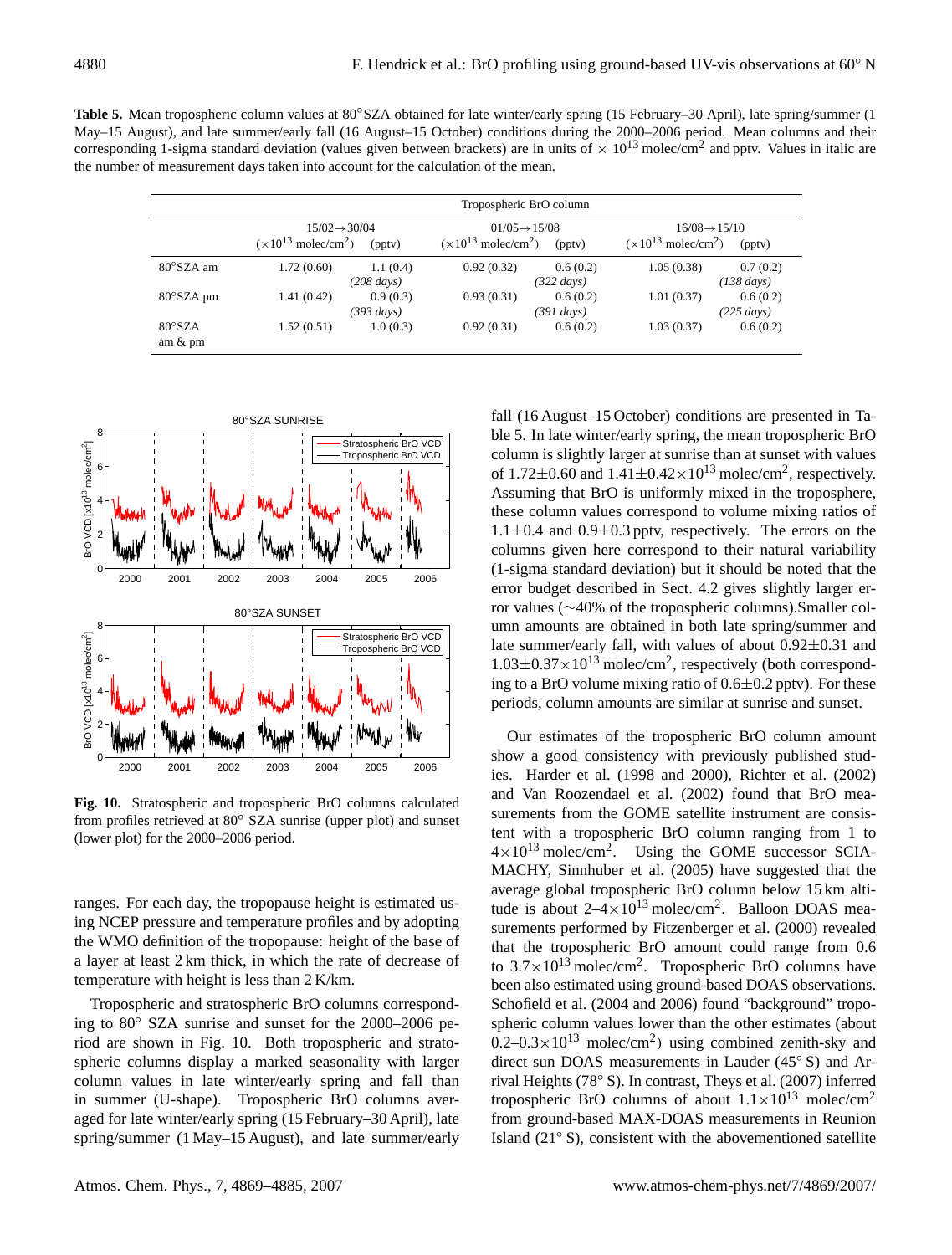and balloon estimates and with our tropospheric columns retrieved at Harestua in late spring/summer. Also from groundbased MAX-DOAS measurements in the tropics (Nairobi, 1 ◦ S), Fietkau et al. (2007) have derived slightly lower tropospheric BrO column amounts, in the range of  $0.4-0.75 \times 10^{13}$ molec/cm<sup>2</sup>.

#### **7 Comparison to model calculations**

Stratospheric and tropospheric BrO columns calculated from profiles retrieved at the GOME overpass time (∼10:30 LT) are compared to the SLIMCAT stratospheric and p-TOMCAT tropospheric chemical transport models (CTMs), respectively. At Harestua, 10:30 LT corresponds to about 74◦ SZA in mid-February and 39◦ SZA in mid-June. It should be noted that the choice of the GOME overpass time for the comparison (and not 80◦ SZA as in Sect. 6) allows us to avoid having to interpolate through the output values of the tropospheric CTM (see below).

The p-TOMCAT (parallel-Tropospheric Off-Line Model of Chemistry and Transport) model is an off-line threedimensional tropospheric CTM with a detailed bromine chemistry scheme that contains gas-phase reactions and heterogeneous reactions on cloud particles and aerosols. It includes bromine emissions from sea salt and bromocarbon photo-oxidation as well as bromine removal from dry and wet deposition (see Yang et al., 2005 for a detailed description of this version of p-TOMCAT). For the present study, the model was run for the years 2002 and 2003 at a horizontal spatial resolution of  $5.6° \times 5.6°$  on 31 levels from the surface up to 10 hPa using winds and temperature derived from the ECMWF (European Centre for Medium-Range Weather Forecasts) operational analysis. The output frequency is fixed to 2 h from 00:00 UT and the model output at 10:00 UT (∼10:45 LT) is used for the comparison. The tropospheric BrO column amounts are linearly interpolated from the closest model grids to Harestua, centered at 63.68◦ N, 11.25◦ E and 58.14◦ N, 11.25◦ E. Concerning bromine emission from sea salt, the scenario used for sea-salt production is called SMI and involves particles with dry radii between 0.1 and  $10 \mu$ m (Yang et al., 2005). Two different model runs are considered in our study: run 1 (standard run) and run 2 which includes the HBr + HOBr reaction on aerosols since this reaction can be important in the troposphere and may increase the BrO level. It should be noted that the current version of the p-TOMCAT model does not include bromine emission from sea-ice (snowpack and frost flowers), which is likely to be an important bromine source in the polar region (e.g., Kaleschke et al., 2004; Simpson et al., 2005).

For the stratosphere, we use the SLIMCAT 3D-CTM (Chipperfield, 1999 and 2006), and more particularly run D from this model (Feng et al., 2007). In this run, the CTM was integrated with a horizontal resolution of  $7.5° \times 7.5°$  on 24 levels from the surface to about 55 km altitude. The

**Fig. 11.** Comparison between ground-based UV-visible and modeled tropospheric and stratospheric BrO columns for the 2002–2003 period. Tropospheric and stratospheric BrO columns are simulated using the p-TOMCAT and SLIMCAT 3D CTMs, respectively. In case of the p-TOMCAT model, two runs are considered: run 1 with SMI scenario for sea-salt production; run 2 with the same SMI scenario but including the HOBr + HBr reaction on aerosols. In the SLIMCAT model case, three runs are considered: run 1 (standard run), and runs 2 and 3 with respectively 6 and 8 pptv accounting for VSLS and added directly to the SLIMCAT long-lived bromine source gases profile (see Fig. 12 for a plot of the different Bry profiles). The grey-shaded area indicates the error on the ground-based columns.

model was forced using ECMWF analyses and the simulation started on 1 January 1977. The halogen loading was specified from observed tropospheric CH<sub>3</sub>Br and halons (WMO, 2003) with an additional 6 pptv contribution from very short-lived species (VSLS), added by an empirical scaling of CH3Br. Accordingly, the total stratospheric bromine loading around 2002 is 21.2 pptv. Output was saved at 00:00 UT every two days and linearly interpolated at the location of Harestua. This output served as input to our stacked box photochemical model PSCBOX in order to calculate the stratospheric BrO profile corresponding to 10:30 LT.

The comparison between ground-based and modeled BrO columns is presented in Fig. 11 for the 2002–2003 period. Concerning the stratosphere, the model run used significantly underestimates (by maximum 30%) the ground-based UVvisible columns. This feature can be partly explained by the fact that in this model run,  $CH<sub>3</sub>Br$  is scaled in order to represent all bromine source gases, including short-lived sources. Since these source gases are decomposed faster than methyl bromide, this can lead to an underestimation of the

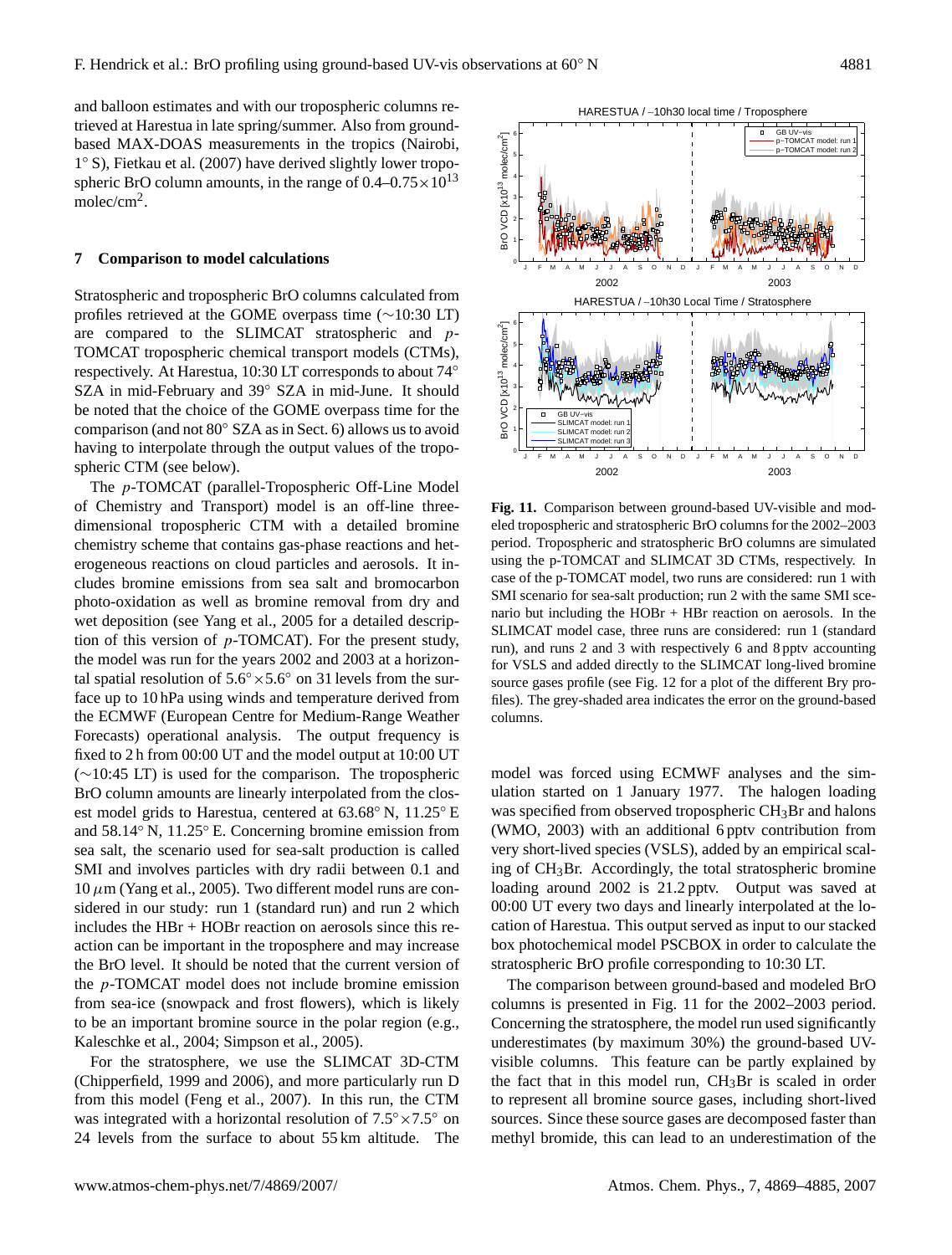

**Fig. 12.** Bry profiles used in the comparison between the groundbased stratospheric BrO column amounts and the SLIMCAT model.

 $Br<sub>v</sub>$  volume mixing ratio in the lower stratosphere and therefore of the integrated BrO vertical column. As in Theys et al. (2007), this effect is investigated by considering the case where the short-lived species are totally converted to  $\text{Br}_v$  at the tropopause. In order to achieve that, we have applied an offset of 6 and 8 pptv directly to the SLIMCAT  $\text{Br}_{v}$  profile scaled by the ratio between the contribution of long-lived bromine sources (15 pptv) and the total bromine loading assumed in SLIMCAT (21.2 pptv). The different  $Br<sub>y</sub>$  profiles are plotted in Fig. 12. We see from Fig. 11 that with a contribution of 6 pptv from VSLS, modeled columns are within the error bars associated to the ground-based columns but still underestimate them. A good quantitative agreement is obtained when a contribution of 8 pptv from VSLS is assumed in the model. These results are in good consistency with previous studies (Pfeilsticker et al., 2000; Salawitch, 2005; Dorf et al., 2006a). This also confirms the findings of Feng et al. (2007), who have tested different methods of implementing the bromine source gases in the SLIMCAT model and found that the agreement between model and balloon data is significantly improved when accounting explicitly for the short-lived source gases.

Concerning the troposphere, run 1 of the p-TOMCAT model systematically underestimates the ground-based BrO columns (with differences sometimes larger than 50%). Using run 2 (also with SMI scenario for sea-salt production but including HOBr + HBr reaction on aerosols), the agreement is greatly improved except in February and March where a significant underestimation by the model still persists. The non-inclusion in the current version of the model of bromine emissions from frost flowers and snowpack might possibly explain this feature since during this period, air masses with enhanced BrO concentration due to bromine explosion events could be transported from the polar region to Harestua. Finally, Fig. 11 also shows that the  $p$ -TOMCAT model reproduces reasonably well some of the short-term variations in the ground-based BrO columns, especially in 2003.

#### **8 Conclusions**

BrO vertical profiles have been retrieved using ground-based zenith-sky DOAS observations performed at the NDACC station of Harestua (60 $\degree$  N, 11 $\degree$  E) during the 2000–2006 period. The sensitivity to the tropospheric detection of  $\text{Br}_O$ by zenith-sky UV-visible observations has been increased by choosing for each year a fixed noon summer reference spectrum for the DOAS analysis. The consistency between our  $Br<sub>O</sub>$  profile retrievals and correlative data have been verified and a good agreement has been obtained with SAOZ and LPMA/DOAS balloon profiles (stratospheric part of the retrieved profiles) and with GOME and SCIAMACHY nadir observations (total columns integrated from the retrieved profiles). The error budget and the information content related to the retrievals have been also carefully characterized and the impact of the a priori profile on the retrievals has been investigated.

Tropospheric  $Br<sub>O</sub>$  column amounts integrated from the profiles retrieved at 80◦ SZA and averaged for the 2000– 2006 period range from  $1.52 \pm 0.62 \times 10^{13}$  molec/cm<sup>2</sup> in late winter/early spring to  $0.92 \pm 0.38 \times 10^{13}$  molec/cm<sup>2</sup> in summer. Assuming that  $BrO$  is uniformly mixed in the troposphere, these values correspond to  $1.0\pm0.4$  and  $0.6\pm0.2$  pptv, respectively, and are consistent with previously published estimates inferred from balloon, satellite, and ground-based UV-vis observations. Daytime (10:30 LT) tropospheric and stratospheric BrO columns have been also compared to the p-TOMCAT and SLIMCAT 3-D CTMs for the 2002–2003 period. In case of the p-TOMCAT model, two different runs have been considered: run 1 with SMI scenario for sea-salt production and run 2 with the same SMI scenario but including the HOBr + HBr reaction on aerosols. Run 1 systematically underestimates the observations while run 2 shows a good quantitative agreement with the ground-based tropospheric columns and reproduces well some of their shortterm variations, especially in 2003. However, a systematic underestimation is obtained in February–March. The non-inclusion in the current version of  $p$ -TOMCAT of frost flowers and snowpack as bromine sources could explain this finding. In the stratosphere, the retrieved ground-based  $Br<sub>O</sub>$ columns have been compared to the SLIMCAT model. The model run used significantly underestimates the retrieved  $Br<sub>O</sub>$  columns. This finding can be partly explained by the fact that in this model run,  $CH<sub>3</sub>Br$  is scaled in order to represent all bromine source gases, including short-lived sources. Since these source gases are decomposed faster than methyl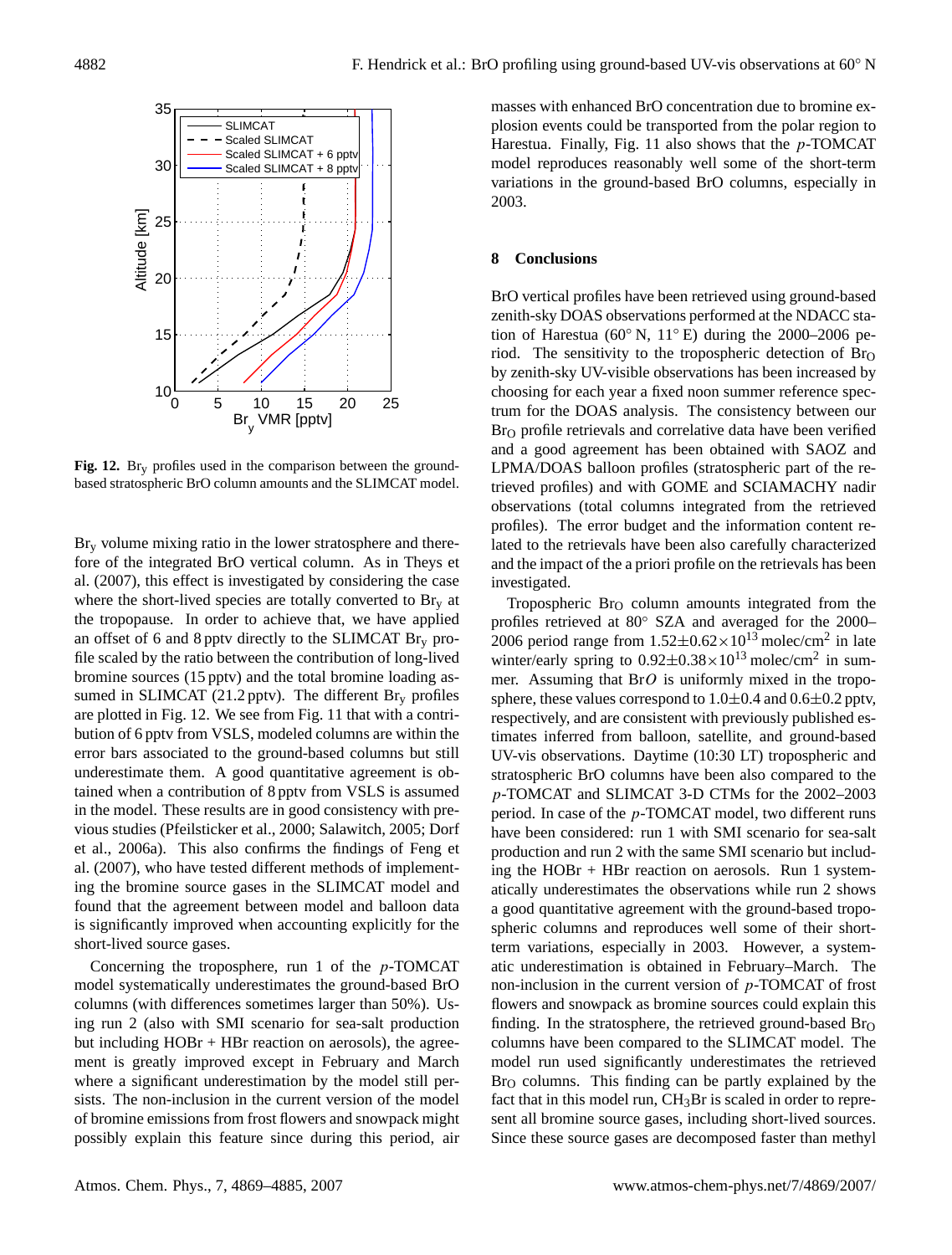bromide, this can lead to an underestimation of the  $\text{Br}_{v}$  volume mixing ratio in the lower stratosphere and therefore of the integrated BrO vertical column. We have shown that a good quantitative agreement can be obtained if 6 to 8 pptv, accounting for very short-lived bromine species, are added directly to the SLIMCAT long-lived bromine source gases profile, which is equivalent to assume that the short-lived species are totally converted to  $\text{Br}_{\text{y}}$  at the tropopause. This contribution of 6 to 8 pptv from VSLS to the total bromine loading is consistent with recently published studies (e.g., WMO 2007).

*Acknowledgements.* This research was financially supported by the Belgian Prodex NOy-Bry.

Edited by: R. von Glasow

#### **References**

- Aliwell, S. R., Van Roozendael, M., Johnston, P. V., Richter, A., Wagner, T., Arlander, D. W., Burrows, J. P., Fish, D. J., Jones, R. L., Tørnkvist, K. K., Lambert, J.-C., Pfeilsticker, K., and Pundt, I.: Analysis for  $Br<sub>O</sub>$  in zenith-sky spectra: An intercomparison exercise for analysis improvement, J. Geophys. Res., 107(D14), 4199, doi:10.1029/2001JD000329, 2002.
- Barret, B., De Mazière, M., and Mahieu, E.: Ground-based FTIR measurements of CO from the Jungfraujoch : characterisation and comparison with in situ surface and MOPITT data, Atmos. Chem. Phys., 3, 2217–2223, 2003,

[http://www.atmos-chem-phys.net/3/2217/2003/.](http://www.atmos-chem-phys.net/3/2217/2003/)

- Bobrowski, N., Hönninger, G., Galle, B., and Platt, U.: Detection of bromine monoxide in a volcanic plume, Nature, 423, 273–276, 2003.
- Brewer, A. W., McElroy, C. T., and Kerr, J. B.: Nitrogen dioxide concentration in the atmosphere, Nature, 246, 129–133, 1973.
- Burrows, J. P., Weber, M., Buchwitz, M., Rozanov, V.V., Ladstädter-Weissenmayer, A., Richter, A., de Beek, R., Hoogen, R., Bramstedt, K., Eichmann, K.-U., Eisinger, M., and Perner, D.: The Global Ozone Monitoring Experiment (GOME): Mission concept and first scientific results, J. Atm. Sci., 56, 151–175, 1999.
- Chipperfield, M. P. and Pyle, J. A.: Model sensitivity studies of arctic ozone depletion, J. Geophys. Res., 103(D21), 28 389–28 403, 1998.
- Chipperfield, M. P.: Multiannual simulations with a threedimensional chemical transport model, J. Geophys. Res., 104(D1), 1781–1805, 1999.
- Chipperfield, M. P.: New version of the TOMCAT/SLIMCAT offline chemical transport model: Intercomparison of stratospheric tracer experiments, Q. J. R. Meteorol. Soc., 132, 1179–1203, doi:10.1256/qj.05.51, 2006.
- Connor, B. J., Siskind, D. E., Tsou, J. J., Parrish, A., and Remsberg, E. E.: Ground-based microwave observations of ozone in the upper stratosphere and mesosphere, J. Geophys. Res., 99(D8), 16 757–16 770, 1994.
- Denis, L., Roscoe, H. K., Chipperfield, M. P., Van Roozendael, M., and Goutail, F.: A new software for  $NO<sub>2</sub>$  vertical profile

retrieval from ground-based zenith-sky spectrometers, J. Quant. Spectrosc. Radiat. Transfer, 92, 321–333, 2005.

- Dorf, M., Butler, J. H., Butz, A., Camy-Peyret, C., Chipperfield, M. P., Kritten, L., Montzka, S. A., Simmes, B., Weidner, F., and Pfeilsticker, K.: Observations of long-term trend in stratospheric bromine reveal slow down in growth, Geophys. Res, Lett., 33, L24803, doi:10.1029/2006GL027714, 2006a.
- Dorf, M., Bösch, H., Butz, A., Camy-Peyret, C., Chipperfield, M. P., Goutail, F., Grunow, K., Hendrick, F., Hrechanyy, S., Naujokat, B., Pommereau, J.-P., Van Roozendael, M., Sioris, C., Stroh, F., Weidner, F., and Pfeilsticker, K.: Balloonborne stratospheric BrO measurements: Comparison with Envisat/SCIAMACHY BrO limb profiles, Atmos. Chem. Phys., 6, 2483–2501, 2006b.
- Errera, Q. and Fonteyn, D.: Four-dimensional variational chemical assimilation of CRISTA stratospheric measurements, J. Geophys. Res., 106(D11), 12 253–12 265, 2001.
- Feng, W., Chipperfield, M. P., Dorf, M., and Pfeilsticker, K., Midlatitude ozone changes: studies with a 3-D CTM forced by ERA-40 analyses, Atmos. Chem. Phys., 7, 2357–2369, 2007, [http://www.atmos-chem-phys.net/7/2357/2007/.](http://www.atmos-chem-phys.net/7/2357/2007/)
- Fietkau, S., Medeke, T., Richter, A., Sheode, N., Sinnhuber, B.-M., Wittrock, F., Theys, N., Van Roozendael, M., and Burrows, J. P.: Ground-based measurements of tropospheric and stratospheric Bromine monoxide above Nairobi (1◦ S, 36◦ E), Atmos. Chem. Phys. Discuss., 7, 6527–6555, 2007,

[http://www.atmos-chem-phys-discuss.net/7/6527/2007/.](http://www.atmos-chem-phys-discuss.net/7/6527/2007/)

- Fitzenberger, R., Bösch, H., Camy-Peyret, C., Chipperfield, M.P., Harder, H., Platt, U., Sinnhuber, B.-M., Wagner, T., and Pfeilsticker, K.: First profile measurements of tropospheric BrO, Geophys. Res. Lett., 27, 2921–2924, 2000.
- Frieß, U., Hoowedel, J., König-Langlo, G., Wagner, T., and Platt, U., Dynamics and chemistry of tropospheric bromine explosion events in the Antarctic coastal region, J. Geophys. Res., 109, D06305, doi:10.1029/2003JD004133, 2004.
- Frieß, U., Monks, P. S., Remedios, J. J., Rozanov, A., Sinreich, R., Wagner, T., and Platt, U.: MAX-DOAS O4 measurements: A new technique to derive information on atmospheric aerosols: 2. Modeling studies, J. Geophys. Res., 111, D14203, doi:10.1029/2005JD006618, 2006.
- Harder, H., Camy-Peyret, C., Ferlemann, F., Fitzenberger, R., Hawat, T., Osterkamp, H., Perner, D., Platt, U., Schneider, M., Vradelis, P., and Pfeilsticker, K.: Stratospheric BrO profiles measured at different latitudes and seasons: Atmospheric observations, Geophys. Res. Lett., 25, 3843–3846, 1998.
- Harder, H., Bösch, H., Camy-Peyret, C., Chipperfield, M., Fitzenberger, R., Payan, S., Perner, D., Platt, U., Sinnhuber, B.-M., and Pfeilsticker, K.: Comparison of measured and modeled stratospheric BrO: Implications for the total amount of stratospheric bromine, Geophys. Res. Lett., 27 , 3695–3698, 2000.
- Hebestreit, K., Stutz, J., Rosen, D., Matveeiv, V., Peleg, M., Luria, M., and Platt, U.: DOAS measurements of tropospheric bromine oxide in mid-latitudes, Science, 283, 55–57, 1999.
- Hendrick, F., Mueller, R., Sinnhuber, B.-M., Bruns, M., Burrows, J. P., Chipperfield, M. P., Fonteyn, D., Richter, A., Van Roozendael, M., and Wittrock, F.: Simulation of BrO diurnal variation and BrO slant columns : Intercomparison exercise between three model packages, Proceedings of the 5th European Workshop on Stratospheric Ozone, Saint Jean de Luz, France, 27 Sept–1 Oct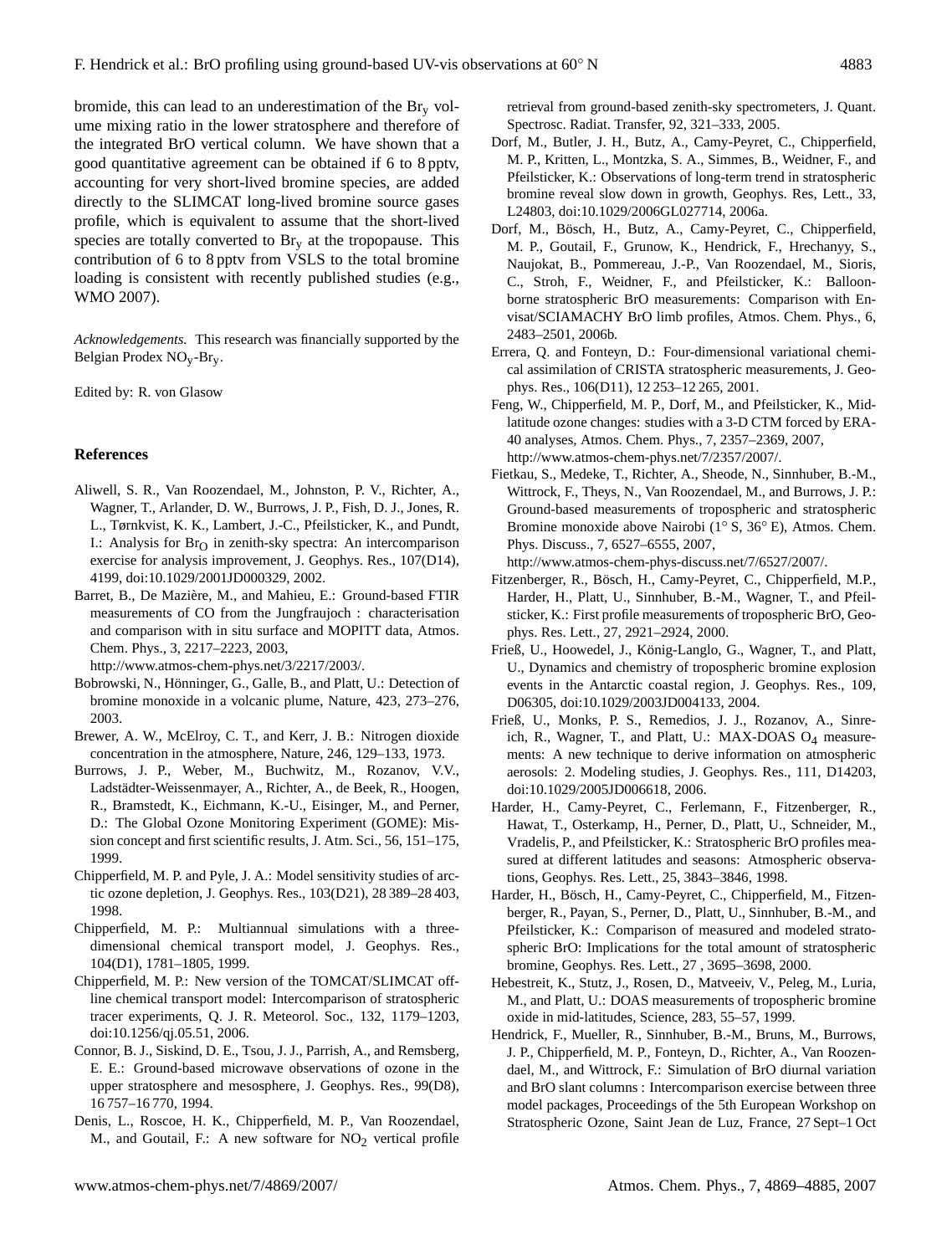1999, Air Pollution Research Report n◦73, European Commission - DG XII, Brussels, 2000.

- Hendrick, F., Barret, B., Van Roozendael, M., Boesch, H., Butz, A., De Maziere, M., Goutail, F., Hermans, C., Lambert, J.-C., ` Pfeilsticker, K., and Pommereau, J.-P.: Retrieval of nitrogen dioxide stratospheric profiles from ground-based zenith-sky UVvisible observations: Validation of the technique through correlative comparisons, Atmos. Chem. Phys., 4, 2091–2106, 2004, [http://www.atmos-chem-phys.net/4/2091/2004/.](http://www.atmos-chem-phys.net/4/2091/2004/)
- Hendrick, F., Van Roozendael, M., Kylling, A., Petritoli, A., Rozanov, A., Sanghavi, S., Schofield, R., von Friedeburg, C., Wagner, T., Wittrock, F., Fonteyn, D., and De Mazière, M.: Intercomparison exercise between different radiative transfer models used for the interpretation of ground-based zenith-sky and multiaxis DOAS observations, Atmos. Chem. Phys., 6, 93–108, 2006, [http://www.atmos-chem-phys.net/6/93/2006/.](http://www.atmos-chem-phys.net/6/93/2006/)
- Hoffman, D., Bonasoni, P., De Maziere, M., Evangelisti, F., Gio- ` vanelli, G., Goldman, A., Goutail, F., Harder, J., Jakoubek, R., Johnston, P., Kerr, J., Matthews, A., Mc Elroy, T., Mc Kenzie, R., Mount, G., Platt, U., Pommereau, J.-P., Sarkissian, A., Simon, P., Solomon, S., Stutz, J., Thomas, A., and Van Roozendael, M.: Intercomparison of UV/Visible spectrometers for measurements of stratospheric NO2 for the Network for the Detection of Stratospheric Change, J. Geophys. Res., 100, 16 765–16 791, 1995.
- Hönninger, G., von Friedeburg, C., and Platt, U.: Multi-axis differential absorption spectroscopy (MAX-DOAS), Atmos. Chem. Phys., 4, 231–254, 2004,

[http://www.atmos-chem-phys.net/4/231/2004/.](http://www.atmos-chem-phys.net/4/231/2004/)

- Lary, D. J., Gas phase atmospheric bromine photochemistry, J. Geophys. Res., 101(D1), 1505–1516, 1996.
- Lee, A. M., Jones, R. L., Kilbane-Dawe, and Pyle, J. A.: Diagnosing ozone loss in the extratropical lower stratosphere, J. Geophys. Res., 107(D11), 4110, doi:10.1029/2001JD000538, 2002.
- Leser, H., Hönninger, G., and Platt, U.: MAX-DOAS measurements of BrO and  $NO<sub>2</sub>$  in the marine boundary layer, Geophys. Res. Lett., 30, 1537, doi:10.129/2002GL015811, 2003.
- Kaleschke, L., Richter, A., Burrows, J. P., Afe, O., Heygster, G. Notholt, J., Rankin, A. M., Roscoe, H. K., Hollwedel, J., Wagner, T., and Jacobi, H. W.: Frost flowers on sea ice as a source of sea salt and their influence on tropospheric halogen chemistry, Geophys. Res. Lett., 31, L16114, doi:10.129/2004GL020655, 2004.
- Kreher, K., Johnston, P. V., Wood, S. W., and Platt, U.: Groundbased measurements of tropospheric and stratospheric BrO at Arrival Heights (78◦ S), Antarctica, Geophys. Res. Lett., 24, 3021– 3024, 1997.
- McKenzie, R., Johnston, P. V., McElroy, C. T., Kerr, J. B., and Solomon, S.: Altitude distributions of stratospheric constituents from ground-based measurements at twilight, J. Geophys. Res., 96, 15 499–15 511, 1991.
- Mayer, B. and Kylling, A.: Technical note: The libRadtran software package for radiative transfer calculations – description and examples of use, Atmos. Chem. Phys., 5, 1855–1877, 2005, [http://www.atmos-chem-phys.net/5/1855/2005/.](http://www.atmos-chem-phys.net/5/1855/2005/)
- Noxon, J. F.: Nitrogen dioxide in the stratosphere and troposphere measured by ground-based absorption spectroscopy, Science, 189, 547–549, 1975.
- Pfeilsticker, K., Sturges, W. T., Bösch, H., Camy-Peyret, C., Chipperfield, M. P., Engel, A., Fitzenberger, R., Muller, M., Payan, ¨ S., and Sinnhuber, B.-M.: Lower stratospheric organic and in-

organic bromine budget for the arctic winter 1998/99, Geophys. Res. Lett., 27, 3305–3308, 2000.

- Platt, U.: Differential Optical Absorption Spectroscopy (DOAS), in Air Monitoring By Spectroscopic Techniques, edited by: M. W. Sigrist, John Wiley and Sons, Inc., New York, 1994.
- Preston, K. E., Jones, R. L., and Roscoe, H. K.: Retrieval of NO<sub>2</sub> vertical profiles from ground-based UV-visible measurements: Method and validation, J. Geophys. Res., 102(D15), 19 089– 19 097, 1997.
- Pundt, I., Pommereau, J.-P., Chipperfield, M. P., Van Roozendael, M., and Goutail, F.: Climatology of the stratospheric BrO vertical distribution by balloon-borne UV-visible spectrometry, J. Geophys. Res., 107(D24), 4806, doi:10.1029/2002JD002230, 2002.
- Richter, A., Wittrock, F., Ladstätter-Weissenmayer, A., and Burrows, J. P.: GOME measurements of stratospheric and tropospheric BrO, Adv. Space Res., 29, 1667–1672, 2002.
- Rodgers, C. D.: Inverse methods for atmospheric sounding, Theory and practice. World Scientific Publishing, Singapore-NewJersey-London-Hong Kong, 2000.
- Roscoe, H. K., Johnston, P. V., Van Roozendael, M., Richter, A., Sarkissian, A., Roscoe, J., Preston, K. E., Lambert, J.-C., Hermans, C., Decuyper, W., Dzienus, S., Winterrath, T., Burrows, J. P., Goutail, F., Pommereau, J.-P., D'Almeida, E., Hottier, J., Coureul, C., Didier, R., Pundt, I., Bartlett, L. M., and Mc Elroy, C. T.: Slant column measurements of  $O_3$  and  $NO_2$  during the NDSC intercomparison of zenith-sky UV-visible spectrometers in June 1996, J. Atmos. Chem., 32, 281–314, 1999.
- Salawitch, R. J., Weisenstein, D. K., Kovalenko, L. J., Sioris, C. E., Wennberg, P. O., Chance, K., Ko, M. K. W., and McLinden, C. A.: Sensitivity of ozone to bromine in lower stratosphere, Geophys. Res. Lett., 32, L05811, doi:10.129/2004GL021504, 2005.
- Salawitch, R. J.: Biogenic bromine, Nature, 439, 275–277, 2006.
- Sander, R., Keene, W. C., Pszenny, A. A. P., Arimoto, R., Ayers, G. P., Baboukas, E., Cainey, J. M., Crutzen, P. J., Duce, R. A., Hönninger, G., Huebert, B. J., Maenhaut, W., Mihalopoulos, N., Turekian, V. C., and Van Dingenen, R.: Inorganic bromine in the marine boundary layer: A critical review, Atmos. Chem. Phys., 3, 1301–1336, 2003,

[http://www.atmos-chem-phys.net/3/1301/2003/.](http://www.atmos-chem-phys.net/3/1301/2003/)

- Sander, S. P., Friedl, R. R., Ravishankara, A. R., et al.: Chemical Kinetics and Photochemical Data for Use in Atmospheric Studies, Evaluation no 15, NASA JPL Publication no 06-2, 2006.
- Schofield, R., Kreher, K., Connor, B. J., Johnston, P. V., Thomas, A., Shooter, D., Chipperfield, M. P., Rodgers, C. D., and Mount, G. H.: Retrieved tropospheric and stratospheric BrO columns over Lauder, New Zealand, J. Geophys. Res., 109, D14304, doi:10.1029/2003JD004463, 2004.
- Schofield, R., Johnston, P. V., Thomas, A., Kreher, K., Connor, B. J., Wood, S., Shooter, D., Chipperfield, M. P., Richter, A., von Glasow, R., and Rodgers, C. D.: Tropospheric and stratospheric BrO columns over Arrival Heights, Antarctica, 2002, J. Geophys. Res., 109, D14304, doi:10.1029/2003JD004463, 2006.
- Shettle, E. P.: Models of aerosols, clouds, and precipitation for atmospheric propagation studies, AGARD Conference Proceedings No. 454: Atmospheric propagation in the UV, visible, IR and mm-region and related system aspects, 1989.
- Simpson W. R., Alvarez-Aviles, L., Douglas, T. A., Sturm, M., and Domine, F.: Halogens in the coastal snow pack near